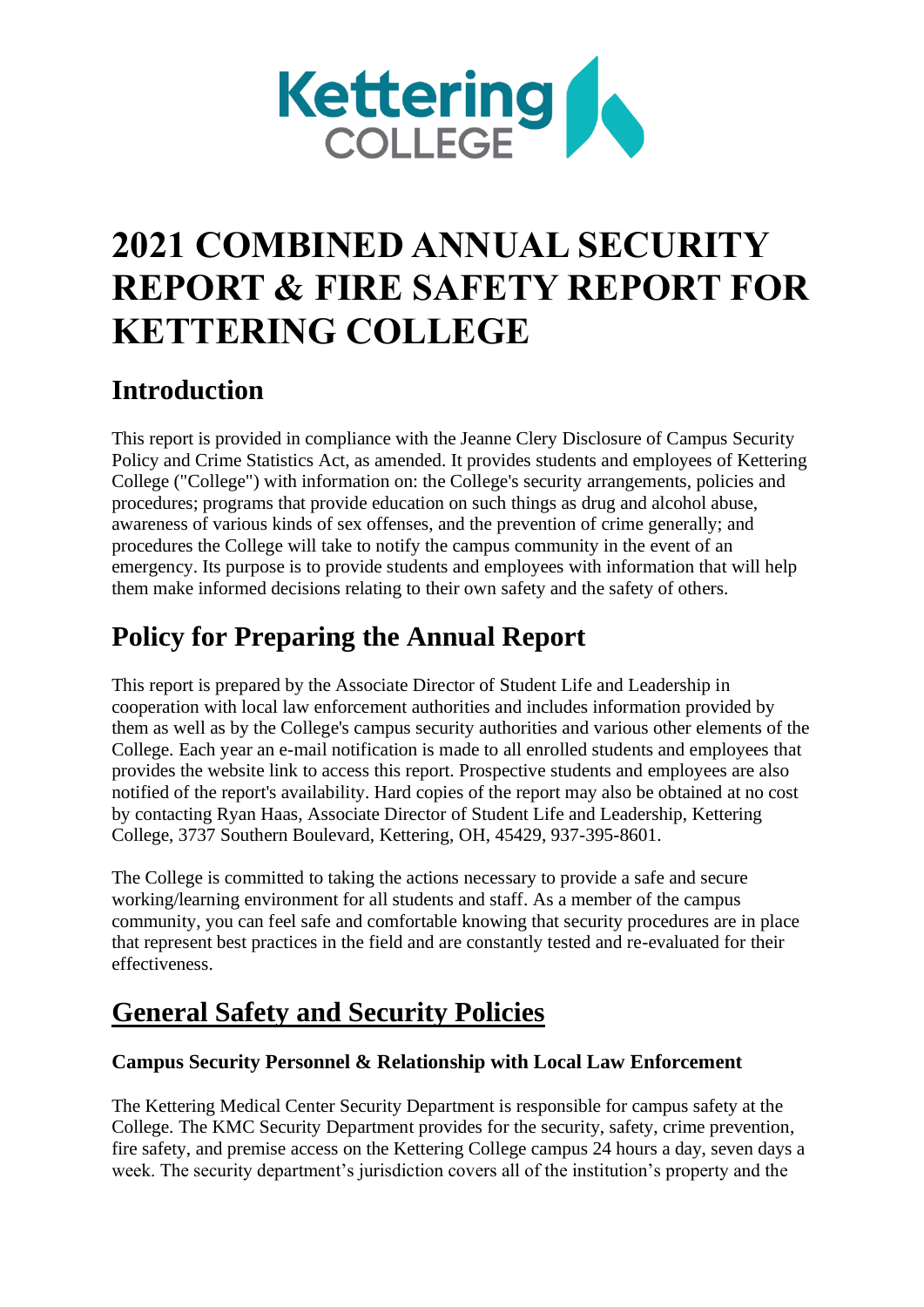

neighborhoods surrounding the campus. KMC Security officers have the authority to ask persons for identification and to determine whether individuals have lawful business at Kettering College. They also have the authority to issue parking citations, which are billed to the financial accounts of students and employees. Criminal incidents are investigated with cooperation of local law enforcement agencies and Kettering Medical Center Security Department. Criminal arrests made on campus are handled by the Kettering Police Department with assistance from KMC Security. KMS Security does not have the authority to make law enforcement arrests. KMC Security also assists the Montgomery County District Attorney's Office, who possesses the legal authority to prosecute. All arrests that occur on campus are reported to the Chief of Security, who will notify other college personnel as needed. KMC Security is located next to the Kettering Medical Center Emergency Department. The phone number is 937-298-3399, extension 55095. On campus, one may dial 55095.

While the College does not have any written agreements with local law enforcement agencies, it does maintain a close working relationship with local police.

## **Campus Security Authorities**

The College has designated certain officials to serve as campus security authorities. Reports of criminal activity can be made to these officials. They in turn will ensure that the crimes are reported for collection as part of the College's annual report of crime statistics. The campus security authorities to whom the College would prefer that crimes be reported are listed below.

- Dean of Student Success at 937-395-8601 ext.57653
- Associate Director of Student Life and Leadership at 937-395-8601 ext.57024

## **Reporting a Crime or Emergency**

The College encourages accurate and prompt reporting of all criminal actions, emergencies, or other incidents occurring on campus, on other property owned by the College, or on nearby public property to the appropriate administrator and appropriate police agencies. Such a report is encouraged even when the victim of a crime elects not to make a report or is unable to do so.

- Situations that pose imminent danger or while a crime is in progress should be reported to local law enforcement by calling 911 from any campus phone or cell phone. Keep in mind that the individual making the call from a cell phone will need to provide the address where the emergency has occurred.
- Students, staff, and visitors should also report criminal actions, accidents, injuries, or other emergency incidents to one of the campus security authorities identified above. Once reported, the individual making the report will be encouraged to also report it to appropriate police agencies. If requested, a member of College staff will assist a student in making the report to the police.

## **Confidential Reporting**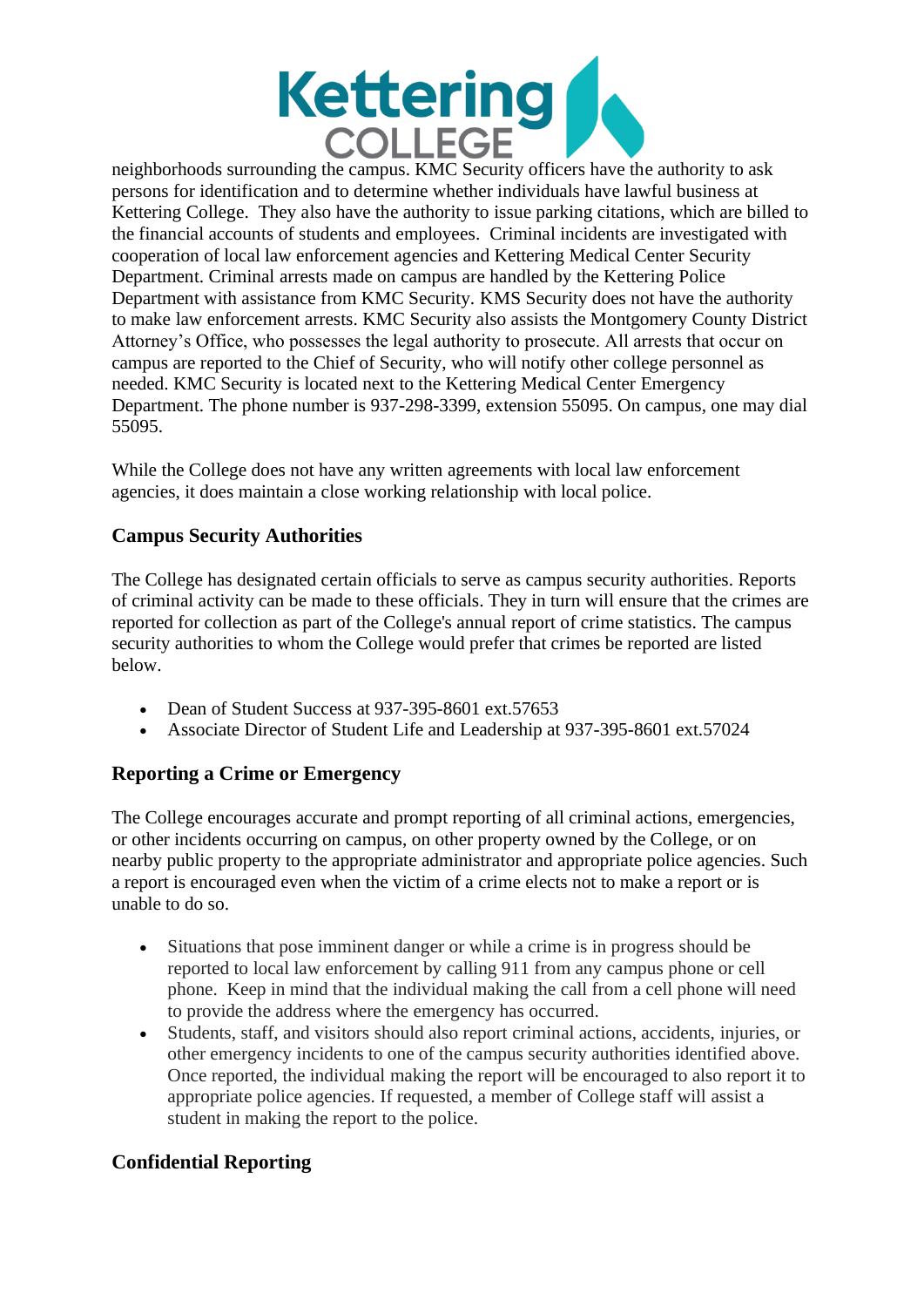

The College will protect the confidentiality of victims. Only those with a need to know the identity for purposes of investigating the crime, assisting the victim or disciplining the perpetrator will know the victim's identity.

Pursuant to the College's Sexual Harassment Policy, when an employee who is not a confidential resource becomes aware of alleged misconduct under that policy (including, but not limited to, dating violence, domestic violence, sexual assault, and stalking), the Reporting Official is responsible for reporting that information, including the status of the parties if known, to the Title IX Coordinator.

A victim of other types of crimes (e.g., aggravated assault, burglary, etc.) who does not want to pursue action within the College disciplinary system or the criminal justice system is nevertheless encouraged to make a confidential report to a campus security authority. Upon the victim's request, a report of the details of the incident can be filed with the College without revealing the victim's identity. Such a confidential report complies with the victim's wishes, but still helps the College take appropriate steps to ensure the future safety of the victim and others. With such information, the College can keep an accurate record of the number of incidents involving members of the campus community, determine where a pattern of crime may be developing and alert the community as to any potential danger. These confidential reports are counted and disclosed in the annual crime statistics for the College.

The College encourages its pastoral and professional counselors, if and when they deem it appropriate, to inform the person they are counseling to report crimes on a voluntary, confidential basis for inclusion in the annual report of crime statistics.

## **Security of and Access to Campus Facilities**

The front desk, adjacent to Kettering College's front entrance, is staffed during posted hours. During the hours that the front desk is staffed, the receptionist serves as a general resource to students, visitors, faculty, and staff. Audible alarms that can be reset only by KMC Security are activated during certain hours on the security doors that provide access to Kettering College. A security check is performed each evening to assure that ground-level doors and windows are locked. The outside area of the College is patrolled 24 hours a day by KMC Security.

Residence Hall students returning after the doors are secured can gain access to the college only through the front entrance or the tunnel entrance. Both entrances are monitored with video cameras by KMC Security. Entrance will only be granted to individuals who can verify that they are Residence Hall students.

Security of all student residents is a responsibility shared by staff and the students who reside in the Residence Hall. Access doors are locked each evening at 9:00pm. Residents gain access by use of the Kettering College ID badge. Guests are required to check in with the dormitory staff. At 9:00pm, the front doors of the college are locked, as are the doors in the tunnel from the cafeteria. After this time, doors must not be propped open. Residents should stop and question any stranger in the building (e.g., "Who are you here to see?") and notify Residence Hall staff and KMC Security immediately of any suspicious activity. All security and lock issues should be reported the Residence Hall staff as soon as the issues are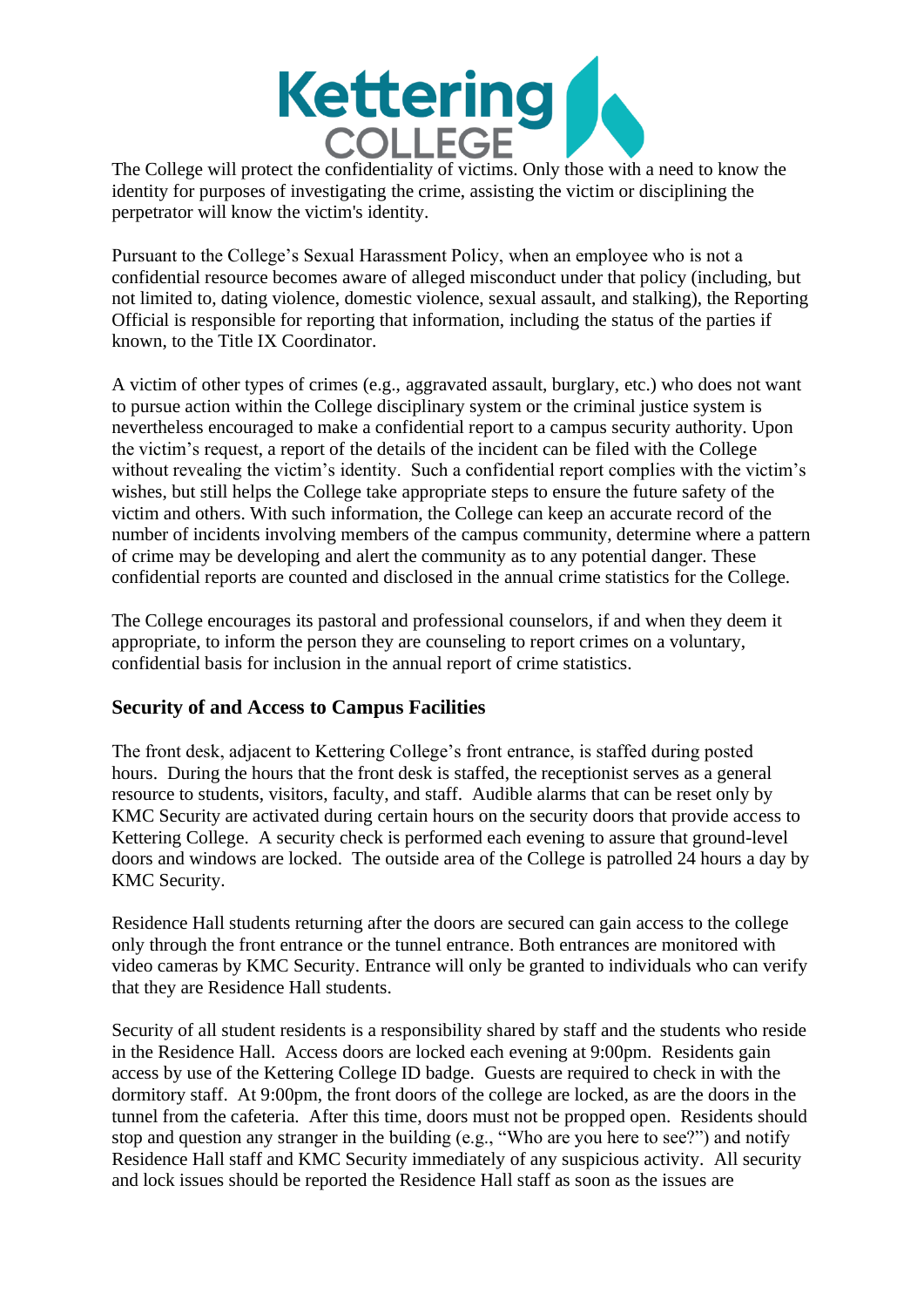

discovered. Anyone who loses their ID badge should immediately report it to the front desk attendant, who will replace it at a small charge. Plant Engineering staff may access the Residence Hall in the event of an emergency. All Plant Engineering workers should have ID badges visible.

The off-campus residences on Stroop Road, the Sears Homes, are secured by locks on all doors. All residents have keys and are instructed to keep doors locked at all times. KMC Security has keys to these doors as well. Security at this location is enhanced by bright lighting on the exterior of the building.

## **Security Considerations in the Maintenance of Facilities**

Maintenance issues that have an impact on security are monitored by KMC Security, KMC Plant Engineering, and Kettering College Facilities Management. KMC Security checks locks on all access doors each evening. All three of these entities check exterior lights, stairwell lights, and other security-related areas during regular rounds.

## **Educational Programs Related to Security Awareness and Prevention of Criminal Activity**

The College seeks to enhance the security of its campus and the members of the campus community by periodically presenting educational programs to inform students and employees about campus security procedures and practices, to encourage students and employees to be responsible for their own security and the security of others and to inform them about the prevention of crimes. These programs are discussed below.

• Crime prevention information is given at the beginning of the year to students and employees. Additional information is given to those that reside in the residence hall. In addition, periodical e-mail blasts are sent out to students and employees with crime prevention and other safety tips.

## **Monitoring Off Campus Locations of Recognized Student Organizations**

The College does not have any officially recognized student organizations with off campus locations and therefore does not monitor or record criminal conduct occurring at such locations.

## **Disclosure of the Outcome of a Crime of Violence or Non-Forcible Sex Offense**

Upon written request, the College will disclose to the alleged victim of a crime of violence (as that term is defined in section 16 of title 18, United States Code), or a non-forcible sex offense, the report on the results of any disciplinary proceeding conducted by the College against a student who is the alleged perpetrator of such crime or offense. If the alleged victim is deceased as a result of such crime or offense, the next of kin of such victim shall be treated as the alleged victim for purposes of the paragraph.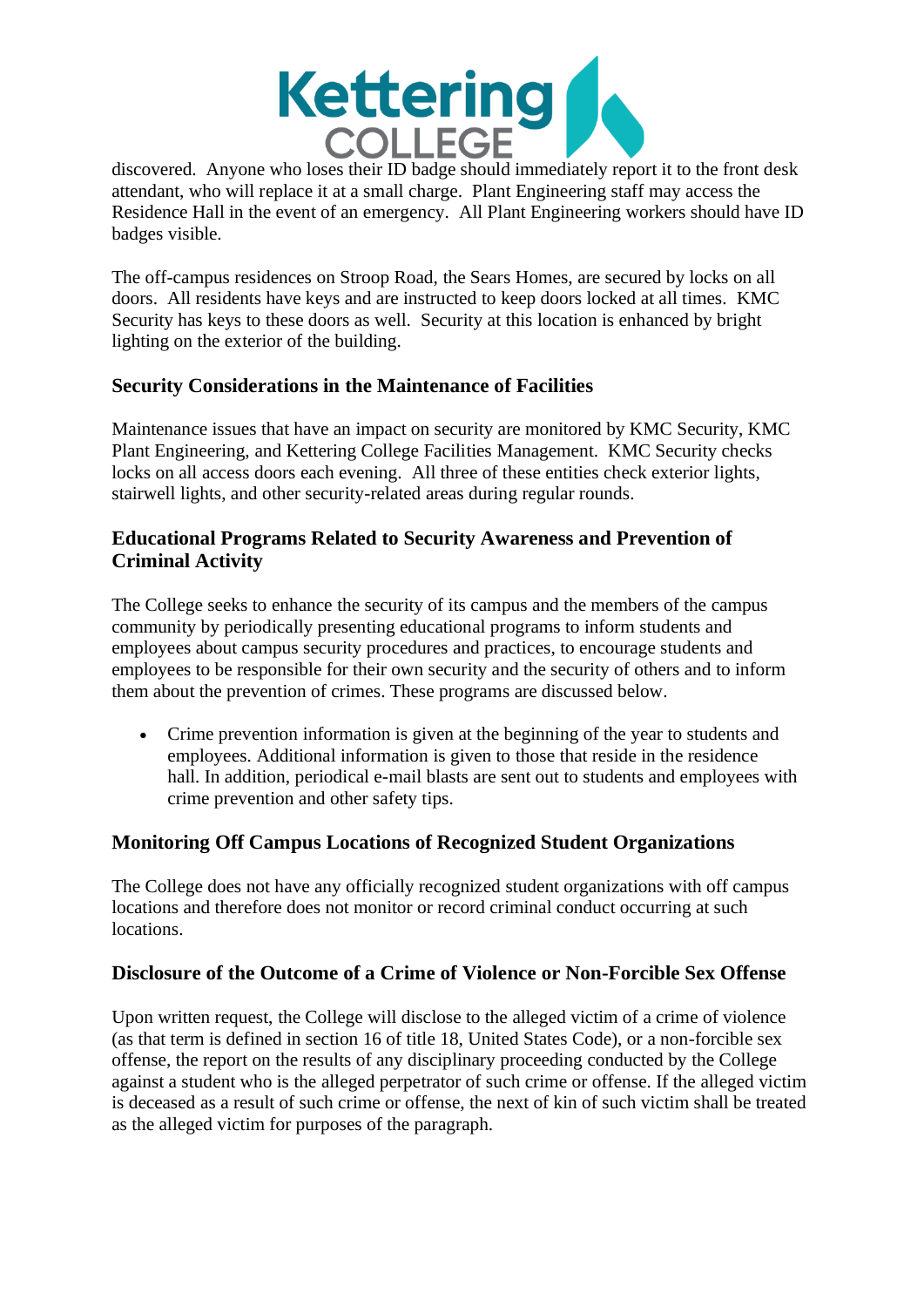

The previous paragraph does not apply to victims of dating violence, domestic violence, sexual assault, or stalking because under the Violence Against Women Act both the accused and accuser in these cases are given the results without the need to make a written request.

## **Drug and Alcohol Policy**

We are committed to creating and maintaining an environment that is free of alcohol abuse. The College enforces the state's underage drinking laws and complies with state law and other applicable regulations governing alcoholic beverages for those on the College's premises or participating in its activities. The College strongly supports education and treatment programs as the most effective means to help prevent and reduce alcohol abuse. In addition, the College is committed to providing an academic and social environment that supports individual freedom while promoting individual responsibility, health and safety, and community welfare.

Manufacturing, distributing, possessing, and using alcohol and are strictly prohibited. Serving alcohol is forbidden at any college function. The Dean for Student Success and Residence Hall directors, or other school administrators or program directors, may require a chemical screening when evidence or a reasonable suspicion of alcohol use exists.

The College enforces federal and state drug laws. The possession, sale, manufacture or distribution of illegal drugs is prohibited under both state and federal laws, and thus is prohibited on campus or as any part of the College's activities. Such laws will be enforced by the College's law enforcement authority on campus. Violators of the College's policies or federal and state laws regarding illegal drugs will be subject to disciplinary action and possibly criminal prosecution.

Illicit drugs include substances such as opium derivatives, hallucinogens (e.g., marijuana, mescaline, peyote, LSD, psilocybin), cocaine, amphetamines, codeine, heroin, methamphetamines, morphine, and other drugs prohibited by law. Lawfully prescribed drugs being taken under a physician's directions are permitted. Abuse of prescribed drugs will be considered the same as abuse of illicit drugs.

According to the Ohio Revised Code (Section 2925.11), any individuals who knowingly make, obtain, possess, use, or sell controlled substances are subject to legal penalties. In addition, as a result of the Anti-Drug Abuse Act of 1988, a court of law may suspend or terminate an individual's eligibility for federal benefits, including student financial assistance, if that individual is convicted of certain drug offenses.

## **Federal Drug Laws**

**Denial of Federal Benefits (21 U.S.C. § 862)** A federal drug conviction may result in the loss of federal benefits, including school loans, grants, scholarships, contracts, and licenses. Federal drug trafficking convictions may result in denial of federal benefits for up to five years for a first conviction. Federal drug convictions for possession may result in denial of federal benefits for up to one year for a first conviction and up to five years for subsequent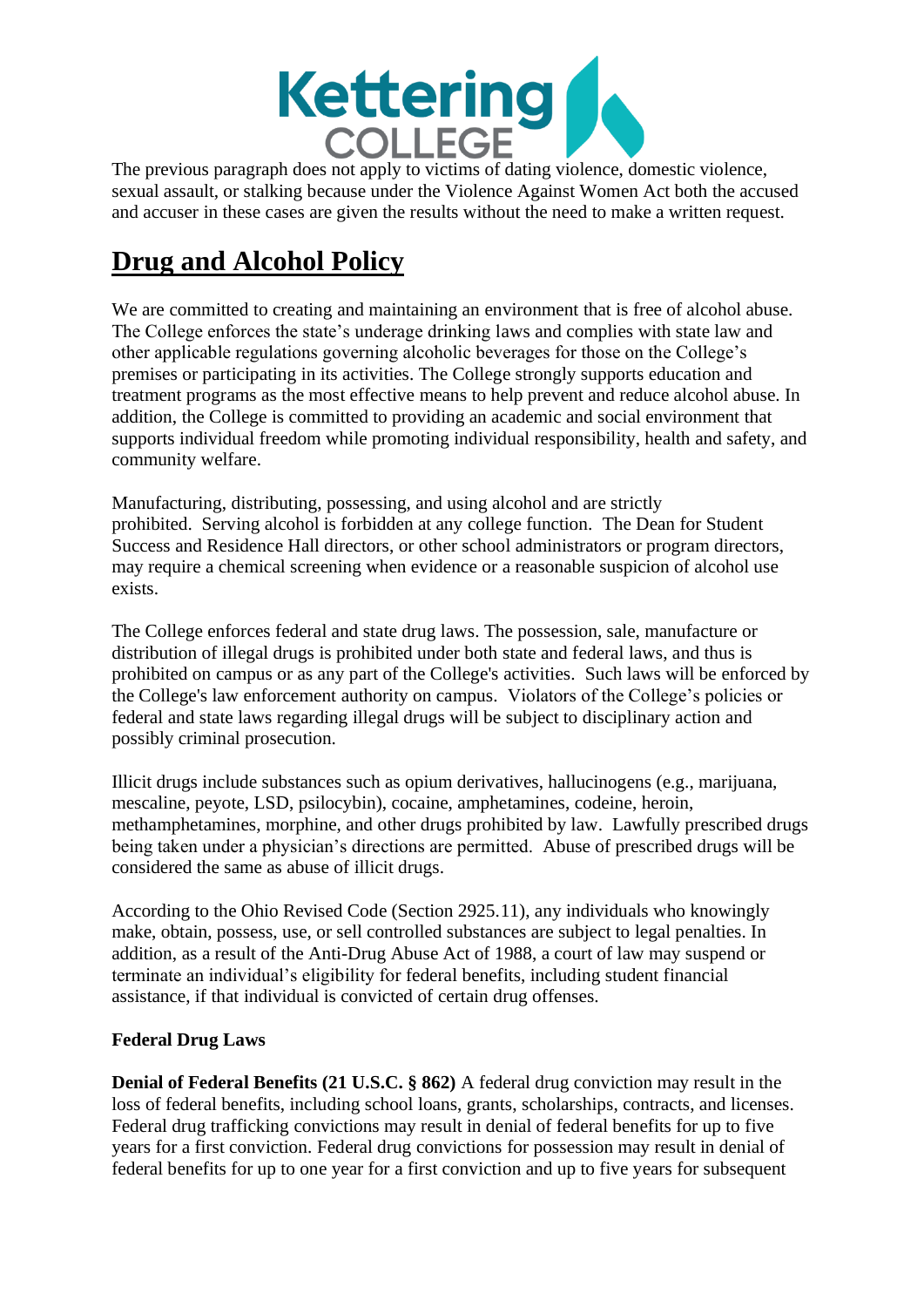

convictions, successful completion of a drug treatment program, including periodic testing, and appropriate community service, or any combination of the three.

**Forfeiture of Personal Property and Real Estate (21 U.S.C. § 853)** Any person convicted of a federal drug offense punishable by more than one year in prison shall forfeit to the United States any personal or real property related to the violation. A warrant of seizure may be issued and property seized at the time an individual is arrested on charges that may result in forfeiture.

**Federal Drug Trafficking Penalties (21 U.S.C. § 841)** Penalties for federal drug trafficking convictions vary according to the type and quantity of the controlled substance involved in the transaction. Penalties for subsequent convictions are more severe.

In the case of a controlled substance in schedule I or schedule II, GHB, or flunitrazepam, a person shall be sentenced to a term of imprisonment of not more than 20 years. If death or serious bodily injury results from the use of a controlled substance which has been illegally distributed, the person convicted on federal charges of distributing the substance faces the possibility of a life sentence and fines ranging up to \$10 million.

In the case of a controlled substance in schedule III, a person shall be sentenced to a term of imprisonment of not more than 10 years, and if death or serious bodily injury results, shall be sentenced to a term of imprisonment of not more than 15 years or a fine not to exceed \$500,000, or both, for a first offense.

For less than 50 kilograms of marijuana, the term of imprisonment shall not be more than five years, and the fine shall not be more than \$250,000, or both, for a first offense.

In the case of a schedule IV substance, the term of imprisonment shall not be more than five years, and the fine shall not be more than \$250,000, or both, for a first offense.

Persons convicted on federal charges of drug trafficking within 1,000 feet of an elementary school, secondary school, college, or university **(21 U.S.C. § 860)** face penalties of prison terms and fines which are twice as high as the regular penalties for the offense, with a mandatory prison sentence of at least one year, unless the offense involves five grams or less of marijuana.

**Federal Drug Possession Penalties (21 U.S.C. § 844)** Persons convicted on federal charges of possessing any controlled substance face penalties of up to one year in prison, a mandatory fine of no less than \$1,000, or both. Second convictions are punishable by not less than 15 days but not more than two years in prison and a minimum fine of \$2,500. Subsequent convictions are punishable by not less than 90 days but not more than three years in prison and a minimum fine of \$5,000.

#### **Drug and Alcohol State Laws**

| Category      | <b>Summary (Ohio Revised Code)</b>                                       |
|---------------|--------------------------------------------------------------------------|
| Possession of | The use and possession of recreational marijuana is illegal. OHIO REV.   |
| Marijuana     | CODE $\S$ 2925.11(A). Violators are guilty of a minor misdemeanor if the |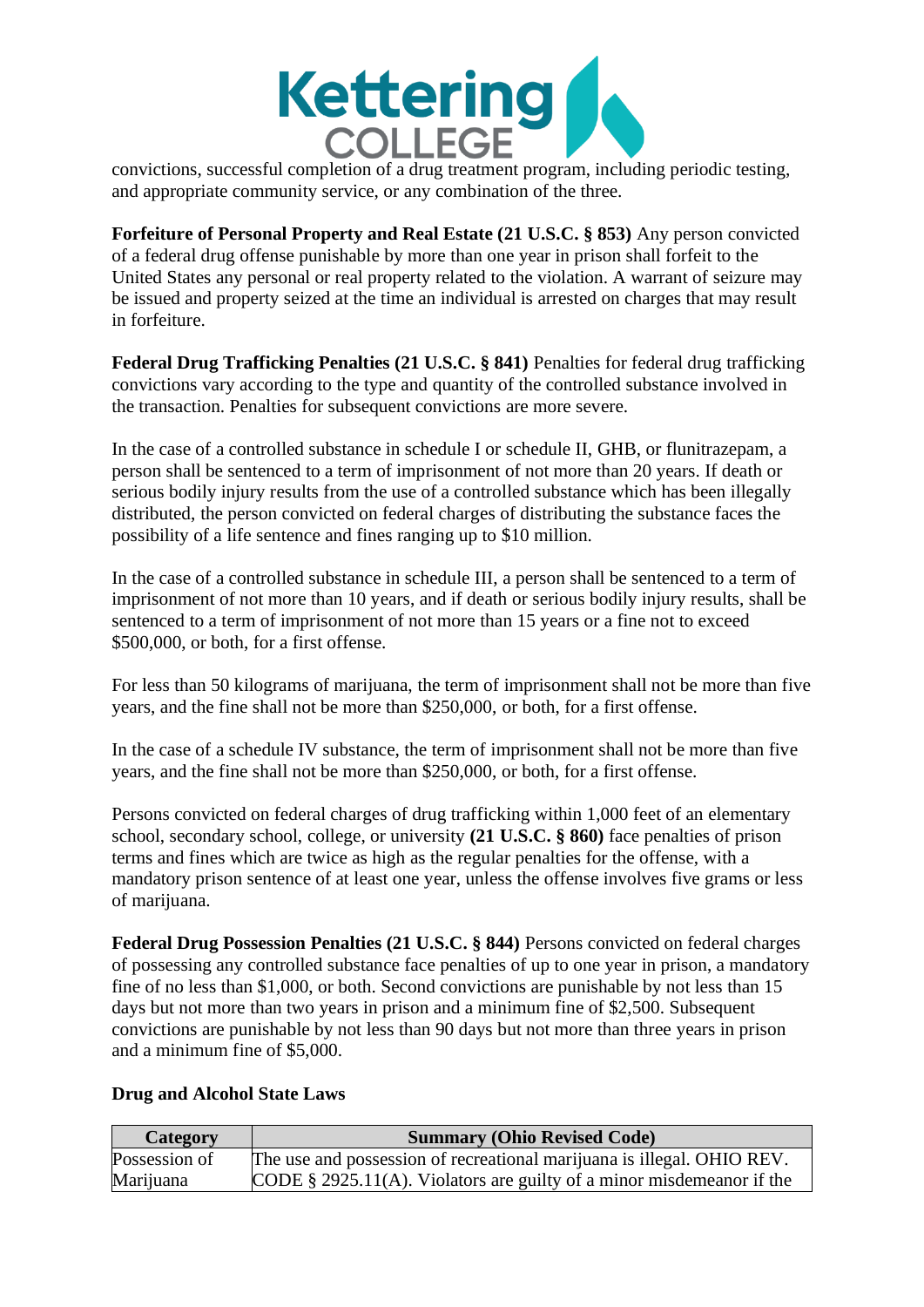

| Category          | <b>Summary (Ohio Revised Code)</b>                                                   |
|-------------------|--------------------------------------------------------------------------------------|
|                   | amount is less than 100 grams, resulting in a \$150 fine. OHIO REV.                  |
|                   | CODE § 2925.11(C)(3). Increased amounts lead to increased penalties. <i>Id.</i>      |
|                   | Medical marijuana use is permitted under certain conditions. OHIO REV.               |
|                   | CODE §§ 3796.01-3796.30.                                                             |
|                   | Ohio has a wide range of laws governing controlled substances and their              |
|                   | possession and distribution. OHIO REV. CODE §§ 2925.01-                              |
|                   | 2925.58. Penalties vary widely based on the amount and type of substance             |
|                   | used. Under Ohio law, no person shall knowingly obtain, possess, or use a            |
|                   | controlled substance. OHIO REV. CODE § 2925.11. Possession of certain                |
|                   | drugs, like cocaine, LSD, and heroin, results in a charge of aggravated              |
|                   | possession of drugs, a fifth-degree felony. <i>Id</i> . Possession of larger amounts |
| Controlled        | of drugs leads to a presumption of prison time.                                      |
| Substances        | Selling or offering to sell a controlled substance is illegal. OHIO REV.             |
|                   | CODE § 2925.03. Doing so results in an aggravated felony (unless the                 |
|                   | substance is marijuana), subject to prison time and fines. OHIO REV.                 |
|                   | CODE §§ 2925.11, 2929.12                                                             |
|                   |                                                                                      |
|                   | As an example, if a person is found guilty of possession of 12 grams of              |
|                   | opium, he is guilty of a third-degree felony, facing 9–36 months in prison           |
|                   | and a possible \$10,000 fine.                                                        |
|                   | No person under the age of 21 shall purchase beer or intoxicating liquor.            |
|                   | OHIO REV. CODE § 4301.63. Doing so can result in a fine between \$25-                |
|                   | \$100. OHIO REV. CODE § 4301.99. Use of fake identification is also                  |
| Alcohol and       | prohibited. OHIO REV. CODE § 4301.634. Doing so is a misdemeanor of                  |
| <b>Minors</b>     | the first degree. OHIO REV. CODE § 4301.99. It is illegal to sell beer or            |
|                   | intoxicating liquor to a minor. OHIO REV. CODE § 4301.22. This is also               |
|                   | a misdemeanor and can result in a fine between \$500–\$1000 and                      |
|                   | imprisonment up to 60 days. OHIO REV. CODE § 4301.99.                                |
|                   | No person shall operate a vehicle under the influence of alcohol. OHIO               |
| Driving Under the | REV. CODE § 4511.19. The legal limit is 0.08 percent. Operating under                |
| Influence (DUI)   | the influence results in a mandatory prison term of 3 days (possibly more)           |
|                   | as well as the possibility of an intervention program. OHIO REV. CODE §              |
|                   | 4511.19(G)(1)(a)(i).                                                                 |

## **Drug and Alcohol Abuse Prevention Program**

In compliance with the Drug Free Schools and Communities Act (DFSCA), the College has a drug and alcohol abuse and prevention program and conducts a biennial review of this program to evaluate its effectiveness. For more information, see below.

- Student alcohol/drug policy: <https://kc.edu/campus-resources/student-handbook/>
- Employee alcohol/drug policy:<https://kc.edu/campus-resources/faculty-staff-policies/>
- Biennial review report: Contact the Office of the Dean of Student Success to get a copy of the Biennial review report.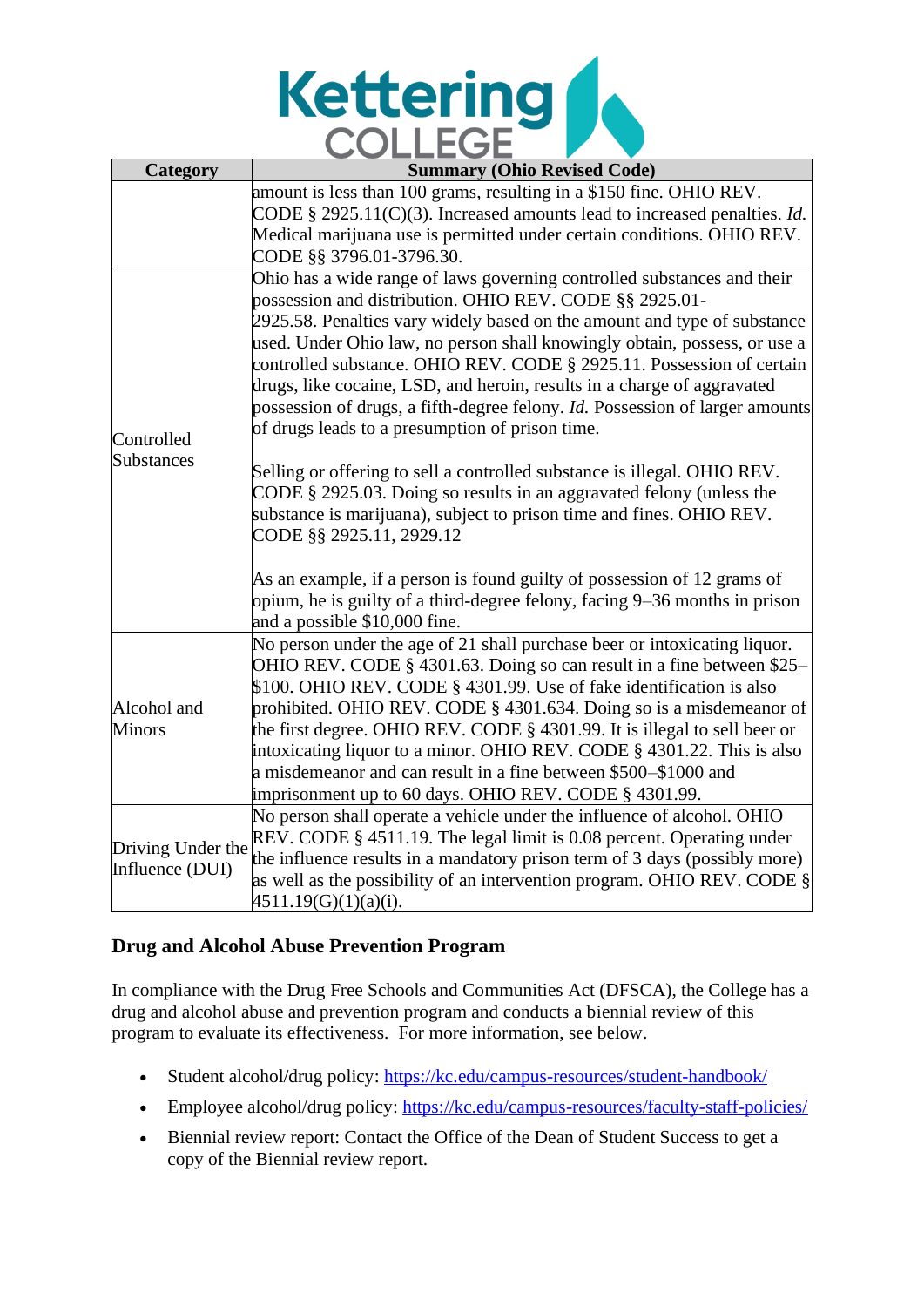

Consistent with applicable laws, the College prohibits dating violence, domestic violence, sexual assault, and stalking. The College's policy used to address complaints of this nature, as well as the procedures for filing, investigating and resolving complaints, may be found at:

- Sexual Harassment Policy:<http://kc.edu/campus-resources/title-ix/>
- This policy does not apply to Sexual Harassment that occurs of f-campus, in a private setting, and outside the scope of the College's Education Programs or Activities; such sexual misconduct may be prohibited by the Policy on Standards of Professional Conduct for Students, committed by a student, the Faculty Handbook if committed by a faculty member, or other College policies and standards if committed by an employee. Consistent with the U.S. Department of Education's implementing regulations for Title IX, this policy does not apply to Sexual Harassment that occurs outside the geographic boundaries of the United States, even if the Sexual Harassment occurs in the College's Education Programs or Activities, such as a study abroad program. Sexual Harassment that occurs outside the geographic boundaries of the United States is governed by the Policy on Standards of Professional Conduct for Students if committed by a student, the Faculty Handbook if committed by a faculty member, or other College policies and standards if committed by an employee.

The following sections of this report discuss the College's educational programs to promote the awareness of dating violence, domestic violence, sexual assault and stalking; provide information concerning procedures students and employees should follow and the services available in the event they do become a victim of one of these offenses, and advise students and employees of the disciplinary procedures that will be followed after an allegation that one of these offenses has occurred.

## **Primary Prevention and Awareness Program:**

The College conducts a Primary Prevention and Awareness Program (PPAP) for all incoming students and new employees. The PPAP advises campus community members that the College prohibits the offenses of dating violence, domestic violence, sexual assault and stalking. They are also informed of the topics discussed below, including relevant definitions, risk reduction, and bystander intervention.

| <b>Crime Type</b><br>(Ohio Revised<br>Code) | <b>Definitions</b>                                                                                                                                                                                                     |
|---------------------------------------------|------------------------------------------------------------------------------------------------------------------------------------------------------------------------------------------------------------------------|
| Dating Violence                             | The institution has determined, based on good-faith research, that Ohio<br>law does not define the term dating violence.                                                                                               |
| Domestic<br>Violence (Ohio                  | A person is guilty of domestic violence if violating any of the following<br>provisions: (A) No person shall knowingly cause or attempt to cause<br>physical harm to a family or household member; (B) No person shall |

#### **Crime Definitions**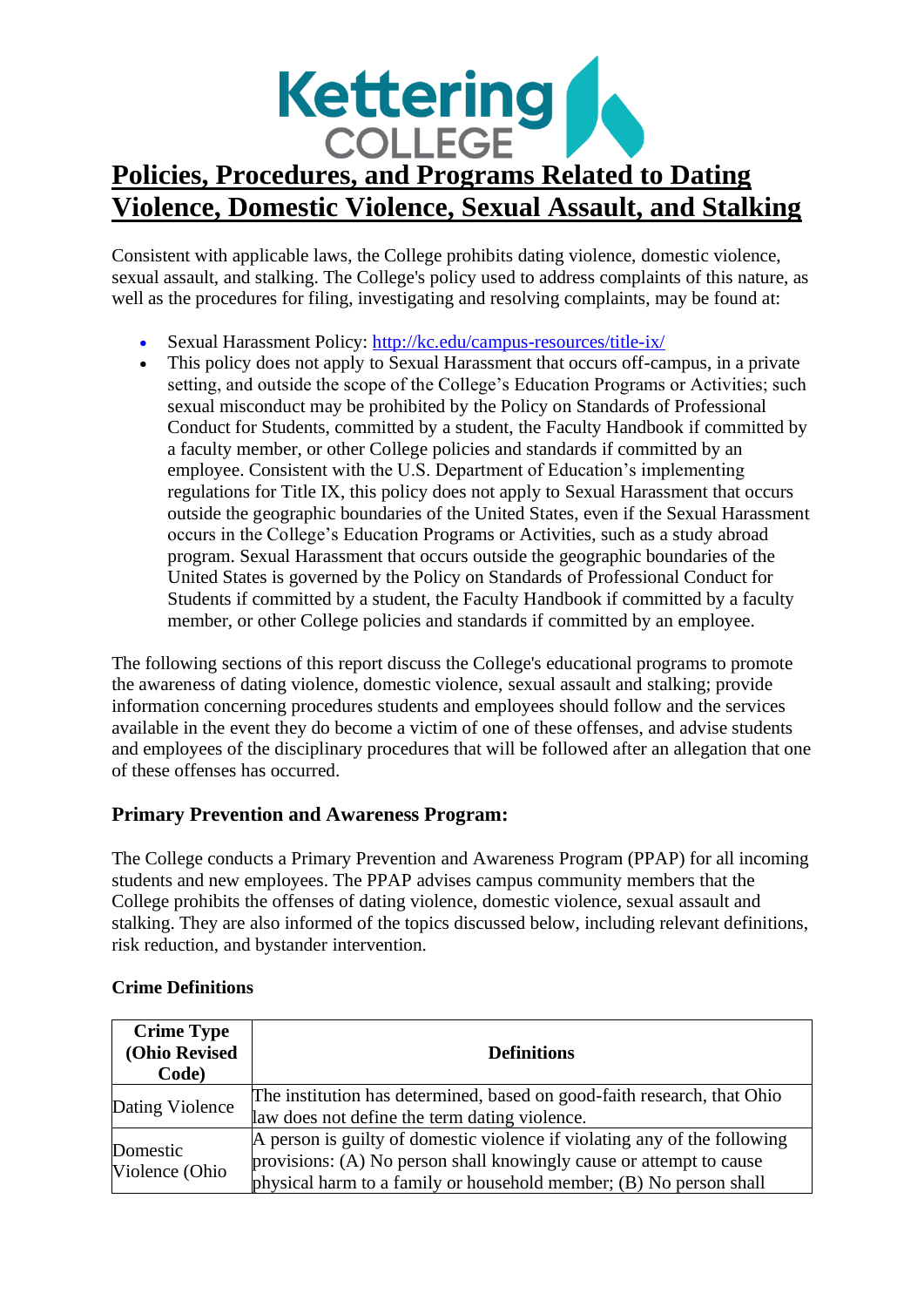

| <b>Crime Type</b><br>(Ohio Revised<br>Code)         | <b>Definitions</b>                                                                                                                                                                                                                                                                                                                                                                                                                                                                                                                                                                                                                                                                                                                                                                                                                                                                                                                                                                                                                                                                                                                                                                                                                                                                                                                                                                                                                                                                                                                                                                                                     |  |  |  |  |  |  |  |
|-----------------------------------------------------|------------------------------------------------------------------------------------------------------------------------------------------------------------------------------------------------------------------------------------------------------------------------------------------------------------------------------------------------------------------------------------------------------------------------------------------------------------------------------------------------------------------------------------------------------------------------------------------------------------------------------------------------------------------------------------------------------------------------------------------------------------------------------------------------------------------------------------------------------------------------------------------------------------------------------------------------------------------------------------------------------------------------------------------------------------------------------------------------------------------------------------------------------------------------------------------------------------------------------------------------------------------------------------------------------------------------------------------------------------------------------------------------------------------------------------------------------------------------------------------------------------------------------------------------------------------------------------------------------------------------|--|--|--|--|--|--|--|
| Rev. Code §                                         | recklessly cause serious physical harm to a family or household member;                                                                                                                                                                                                                                                                                                                                                                                                                                                                                                                                                                                                                                                                                                                                                                                                                                                                                                                                                                                                                                                                                                                                                                                                                                                                                                                                                                                                                                                                                                                                                |  |  |  |  |  |  |  |
| 2919.25)                                            | $(C)$ No person, by threat of force, shall knowingly cause a family or<br>household member to believe that the offender will cause imminent<br>physical harm to the family or household member.                                                                                                                                                                                                                                                                                                                                                                                                                                                                                                                                                                                                                                                                                                                                                                                                                                                                                                                                                                                                                                                                                                                                                                                                                                                                                                                                                                                                                        |  |  |  |  |  |  |  |
|                                                     | "Family or household member" means any of the following: (a) Any of the<br>following who is residing or has resided with the offender: (i) A spouse, a<br>person living as a spouse, or a former spouse of the offender; (ii) A parent,<br>a foster parent, or a child of the offender, or another person related by<br>consanguinity or affinity to the offender; (iii) A parent or a child of a<br>spouse, person living as a spouse, or former spouse of the offender, or<br>another person related by consanguinity or affinity to a person, living as a<br>spouse, or former spouse of the offender; (b) The nature parent of any<br>child of whom the offender is the other natural parent or is the putative<br>other natural parent.                                                                                                                                                                                                                                                                                                                                                                                                                                                                                                                                                                                                                                                                                                                                                                                                                                                                           |  |  |  |  |  |  |  |
| <b>Stalking (Ohio</b><br>Rev. Code §<br>2903.211(A) | The following constitutes "menacing by stalking" under Ohio law: (1) No<br>person by engaging in a pattern of conduct shall knowingly cause another<br>person to believe that the offender will cause physical harm to the other<br>person or a family or household member of the other person or cause<br>mental distress to the other person or a family or household member of the<br>other person. In addition to any other basis for the other person's belief<br>that the offender will cause physical harm to the other person or the other<br>person's family or household member or mental distress to the other<br>person or the other person's family or household member, the other<br>person's belief or mental distress may be based on words or conduct of the<br>offender that are directed at or identify a corporation, association, or other<br>organization that employs the other person or to which the other person<br>belongs; (2) No person, through the use of any form of written<br>communication or any electronic method of remotely transferring<br>information, including, but not limited to, any computer, computer<br>network, computer program, r-computer system, or telecommunication<br>device shall post a message or use any intentionally written or verbal<br>graphic gesture with purpose to do either of the following: (a) Violate<br>division $(A)(1)$ of this section; (b) Urge or incite another to commit a<br>violation of division $(A)(1)$ of this section; (3) No person, with a sexual<br>motivation, shall violate division $(A)(1)$ or $(2)$ of this section. |  |  |  |  |  |  |  |
| <b>Sexual Assault</b>                               | The institution has determined, based on good-faith research, that Ohio<br>law does not define the term sexual assault.                                                                                                                                                                                                                                                                                                                                                                                                                                                                                                                                                                                                                                                                                                                                                                                                                                                                                                                                                                                                                                                                                                                                                                                                                                                                                                                                                                                                                                                                                                |  |  |  |  |  |  |  |
| Rape, Fondling,<br>Incest, Statutory                | For purposes of the Clery Act, the term "sexual assault" includes the<br>offenses of rape, fondling, incest, and statutory rape. These definitions<br>under Ohio law are as follows:                                                                                                                                                                                                                                                                                                                                                                                                                                                                                                                                                                                                                                                                                                                                                                                                                                                                                                                                                                                                                                                                                                                                                                                                                                                                                                                                                                                                                                   |  |  |  |  |  |  |  |
|                                                     |                                                                                                                                                                                                                                                                                                                                                                                                                                                                                                                                                                                                                                                                                                                                                                                                                                                                                                                                                                                                                                                                                                                                                                                                                                                                                                                                                                                                                                                                                                                                                                                                                        |  |  |  |  |  |  |  |
| Rape                                                | Rape (Ohio Rev. Code §2907.02):                                                                                                                                                                                                                                                                                                                                                                                                                                                                                                                                                                                                                                                                                                                                                                                                                                                                                                                                                                                                                                                                                                                                                                                                                                                                                                                                                                                                                                                                                                                                                                                        |  |  |  |  |  |  |  |
|                                                     | No person shall engage in sexual conduct with another who<br>$\circ$<br>is not the spouse of the offender or who is the spouse of the                                                                                                                                                                                                                                                                                                                                                                                                                                                                                                                                                                                                                                                                                                                                                                                                                                                                                                                                                                                                                                                                                                                                                                                                                                                                                                                                                                                                                                                                                  |  |  |  |  |  |  |  |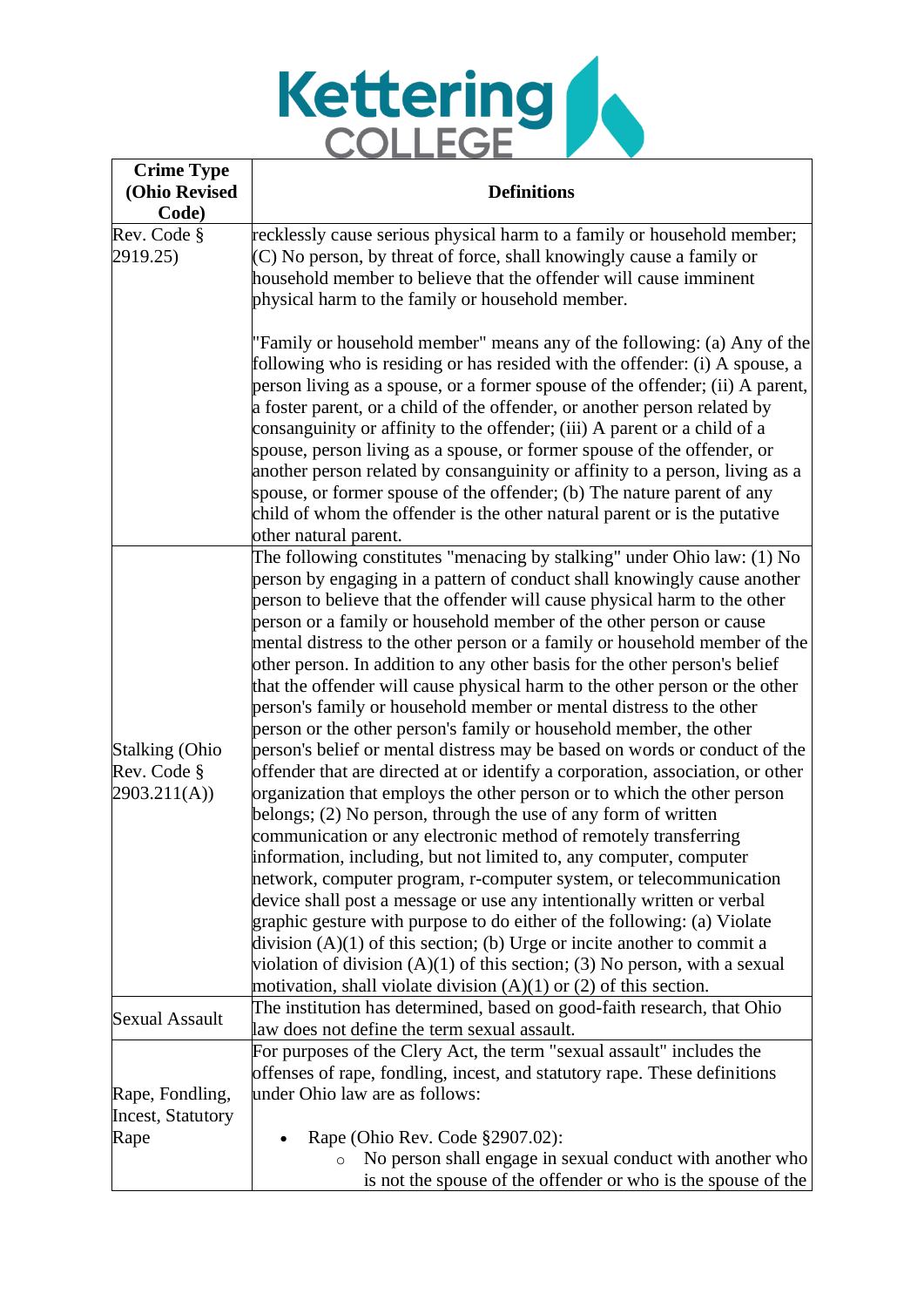

| <b>Crime Type</b>                |                                                                                                                                                                                                                                                                                                                                                                                                                                                                                                                                                                                                                                                                                                                                                                                                                                                                                                                                                                                                                                                                                                                                                                                                                                                                                                                                                                                                                                                                                                         |  |  |  |  |  |  |  |
|----------------------------------|---------------------------------------------------------------------------------------------------------------------------------------------------------------------------------------------------------------------------------------------------------------------------------------------------------------------------------------------------------------------------------------------------------------------------------------------------------------------------------------------------------------------------------------------------------------------------------------------------------------------------------------------------------------------------------------------------------------------------------------------------------------------------------------------------------------------------------------------------------------------------------------------------------------------------------------------------------------------------------------------------------------------------------------------------------------------------------------------------------------------------------------------------------------------------------------------------------------------------------------------------------------------------------------------------------------------------------------------------------------------------------------------------------------------------------------------------------------------------------------------------------|--|--|--|--|--|--|--|
| <b>(Ohio Revised</b>             | <b>Definitions</b>                                                                                                                                                                                                                                                                                                                                                                                                                                                                                                                                                                                                                                                                                                                                                                                                                                                                                                                                                                                                                                                                                                                                                                                                                                                                                                                                                                                                                                                                                      |  |  |  |  |  |  |  |
| Code)                            | offender but is living separate and apart from the offender,<br>when any of the following applies: (a) For the purpose of<br>preventing resistance, the offender substantially impairs the<br>other person's judgment or control by administering any<br>drug, intoxicant, or controlled substance to the other person<br>surreptitiously or by force, threat of force, or deception; (b)<br>The other person is less than thirteen years of age, whether<br>or not the offender knows the age of the other person; (c)<br>The other person's ability to resist or consent is<br>substantially impaired because of a mental or physical<br>condition or because of advanced age, and the offender<br>knows or has reasonable cause to believe that the other<br>person's ability to resist or consent is substantially impaired<br>because of a mental or physical condition or because of<br>advanced age.<br>No person shall engage in sexual conduct with another<br>$\circ$<br>when the offender purposely compels the other person to<br>submit by force or threat of force.<br>Fondling: The institution has determined, based on good-faith<br>research, that Ohio law does not define the term fondling.<br>Incest: The institution has determined, based on good-faith<br>research, that Ohio law does not define the term incest.<br>Statutory Rape: The institution has determined, based on good-<br>$\bullet$<br>faith research, that Ohio law does not define the term statutory<br>rape. |  |  |  |  |  |  |  |
| Other "sexual<br>assault" crimes | Other crimes under Ohio law that may be classified as a "sexual assault"<br>include the following:<br>Sexual Battery (Ohio Rev. Code § 2907.03): No person shall<br>engage in sexual conduct with another, not the spouse of the<br>offender, when any of the following apply: (1) The offender<br>knowingly coerces the other person to submit by any means that<br>would prevent resistance by a person of ordinary resolution; (2)<br>The offender knows that the other person's ability to appraise the<br>nature of or control the other person's own conduct is substantially<br>impaired; (3) The offender knows that the other person submits<br>because the other person is unaware that the act is being<br>committed; (4) The offender knows that the other person submits<br>because the other person mistakenly identifies the offender as the<br>other person's spouse; (5) The offender is the other person's natural<br>or adoptive parent, or a stepparent, or guardian, custodian, or<br>person in loco parentis of the other person; $(6)$ ; $(7)$ ; $(8)$ The<br>other person is a minor, the offender is a teacher, administrator,<br>coach, or other person in authority employed by or serving in an                                                                                                                                                                                                                                                                             |  |  |  |  |  |  |  |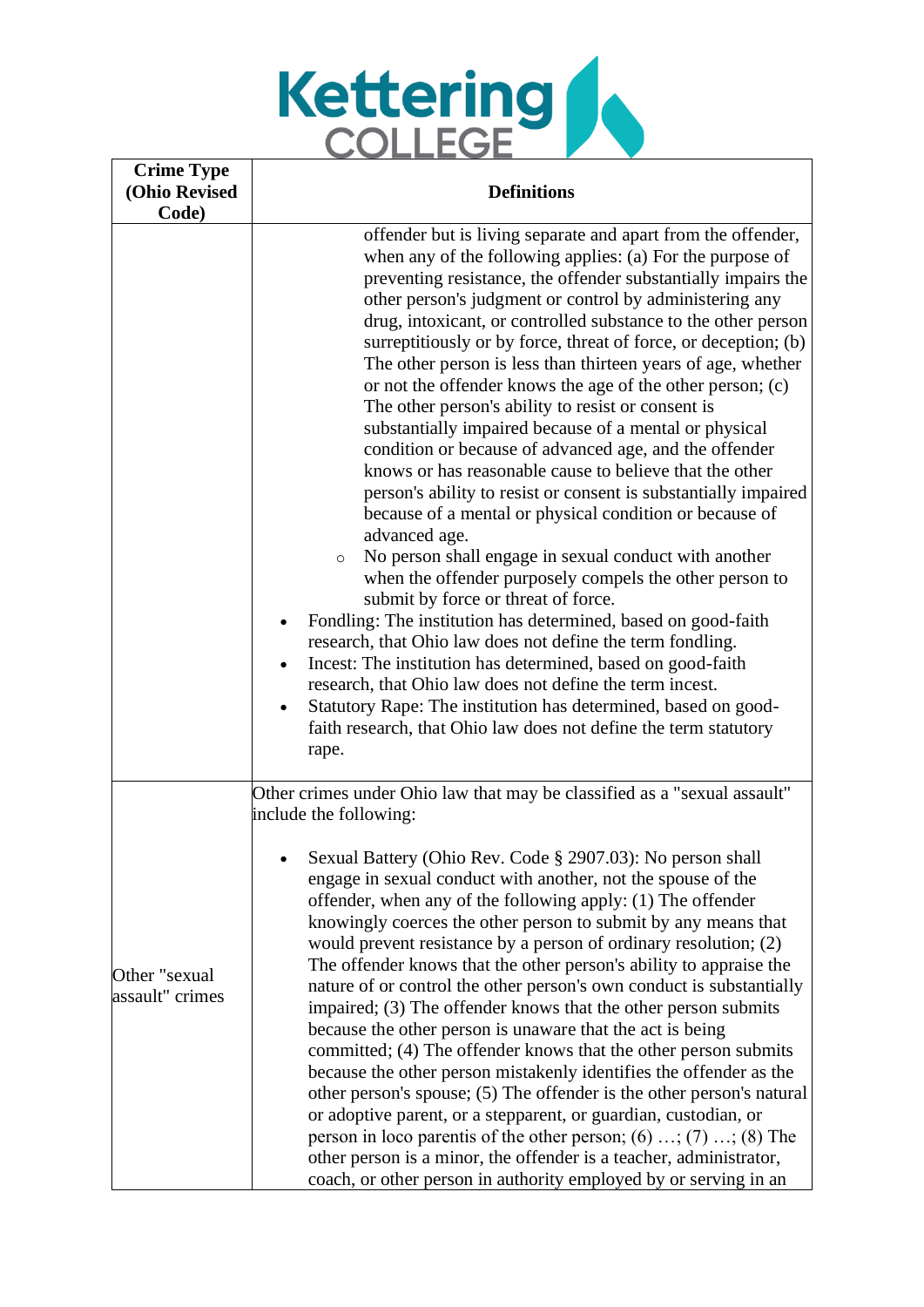

| <b>Crime Type</b><br><b>(Ohio Revised</b> | <b>Definitions</b>                                                                                                                                                                                                                                                                                                                                                                                                                                                                                                                                                   |  |  |  |  |  |  |  |  |
|-------------------------------------------|----------------------------------------------------------------------------------------------------------------------------------------------------------------------------------------------------------------------------------------------------------------------------------------------------------------------------------------------------------------------------------------------------------------------------------------------------------------------------------------------------------------------------------------------------------------------|--|--|--|--|--|--|--|--|
| Code)                                     | institution of higher education, and the other person is enrolled in<br>or attends that institution; (9) The other person is a minor, and the<br>offender is the other person's athletic or other type of coach, is the<br>other person's instructor, is the leader of a scouting troop of which<br>the other person is a member, or is a person with temporary or<br>occasional disciplinary control over the other person.<br>Unlawful Sexual Conduct with Minor (Ohio Rev. Code §<br>$\bullet$<br>2907.04): No person who is eighteen years of age or older shall |  |  |  |  |  |  |  |  |
|                                           | engage in sexual conduct with another, who is not the spouse of the<br>offender, when the offender knows the other person is thirteen<br>years of age or older but less than sixteen years of age, or the<br>offender is reckless in that regard.<br>Gross Sexual Imposition (Ohio Rev. Code § 2907.05):<br>No person shall have sexual contact with another, not the<br>$\circ$<br>spouse of the offender; cause another, not the spouse of the                                                                                                                     |  |  |  |  |  |  |  |  |
|                                           | offender, to have sexual contact with the offender; or cause<br>two or more other persons to have sexual contact when any<br>of the following applies: (1) The offender purposely<br>compels the other person, or one of the other persons, to<br>submit by force or threat of force; $(2)$ For the purpose of<br>preventing resistance, the offender substantially impairs the<br>judgment or control of the other person or of one of the                                                                                                                          |  |  |  |  |  |  |  |  |
|                                           | other persons by administering any drug, intoxicant, or<br>controlled substance to the other person surreptitiously or<br>by force, threat of force, or deception; (3) The offender<br>knows that the judgment or control of the other person or of<br>one of the other persons is substantially impaired as a result<br>of the influence of any drug or intoxicant administered to                                                                                                                                                                                  |  |  |  |  |  |  |  |  |
|                                           | the other person with the other person's consent for the<br>purpose of any kind of medical or dental examination,<br>treatment, or surgery; (4) The other person, or one of the<br>other persons, is less than thirteen years of age, whether or<br>not the offender knows the age of that person; (5) The<br>ability of the other person to resist or consent or the ability                                                                                                                                                                                        |  |  |  |  |  |  |  |  |
|                                           | of one of the other persons to resist or consent is<br>substantially impaired because of a mental or physical<br>condition or because of advanced age, and the offender<br>knows or has reasonable cause to believe that the ability to<br>resist or consent of the other person or of one of the other<br>persons is substantially impaired because of a mental or                                                                                                                                                                                                  |  |  |  |  |  |  |  |  |
|                                           | physical condition or because of advanced age.<br>No person shall knowingly touch the genitalia of another,<br>$\circ$<br>when the touching is not through clothing, the other person<br>is less than twelve years of age, whether or not the offender<br>knows the age of that person, and the touching is done with                                                                                                                                                                                                                                                |  |  |  |  |  |  |  |  |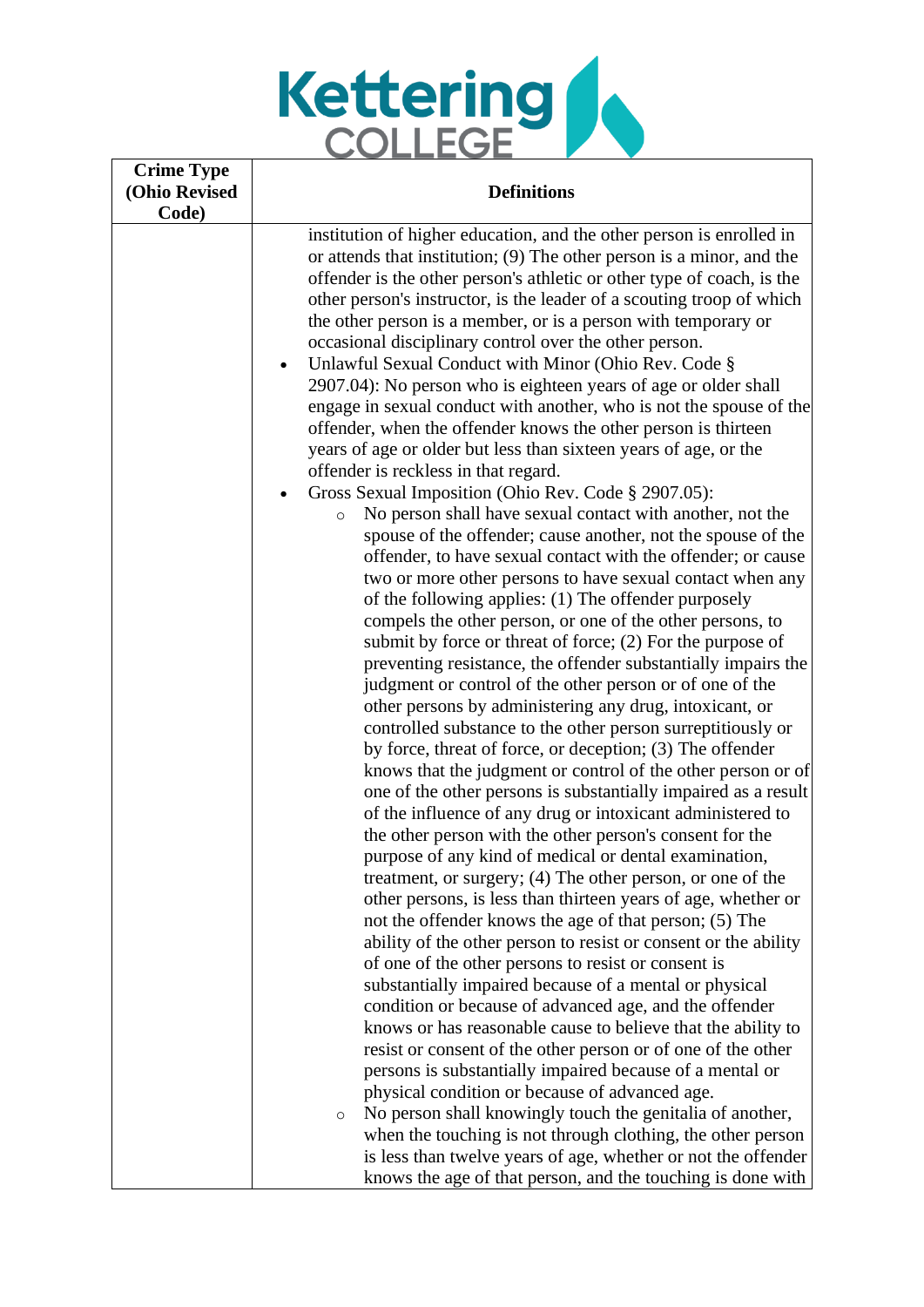

| <b>Crime Type</b><br>(Ohio Revised<br>Code)      | <b>Definitions</b>                                                                                                                                                                                                                                                                                                                                                                                                                                                                                                                                                                                                                                                                                                                                                                                                                                                                                                                                                                                                                                                                                                                                                                                                                                                                                                                                                                                                                                                                                                                                                                                                                                                      |
|--------------------------------------------------|-------------------------------------------------------------------------------------------------------------------------------------------------------------------------------------------------------------------------------------------------------------------------------------------------------------------------------------------------------------------------------------------------------------------------------------------------------------------------------------------------------------------------------------------------------------------------------------------------------------------------------------------------------------------------------------------------------------------------------------------------------------------------------------------------------------------------------------------------------------------------------------------------------------------------------------------------------------------------------------------------------------------------------------------------------------------------------------------------------------------------------------------------------------------------------------------------------------------------------------------------------------------------------------------------------------------------------------------------------------------------------------------------------------------------------------------------------------------------------------------------------------------------------------------------------------------------------------------------------------------------------------------------------------------------|
|                                                  | an intent to abuse, humiliate, harass, degrade, or arouse or<br>gratify the sexual desire of any person.<br>Sexual Imposition (Ohio Rev. Code § 2907.06): No person shall<br>have sexual contact with another, not the spouse of the offender;<br>cause another, not the spouse of the offender, to have sexual<br>contact with the offender; or cause two or more other persons to<br>have sexual contact when any of the following applies: (1) The<br>offender knows that the sexual contact is offensive to the other<br>person, or one of the other persons, or is reckless in that regard; (2)<br>The offender knows that the other person's, or one of the other<br>person's, ability to appraise the nature of or control the offender's<br>or touching person's conduct is substantially impaired; (3) The<br>offender knows that the other person, or one of the other persons,<br>submits because of being unaware of the sexual contact; (4) The<br>other person, or one of the other persons, is thirteen years of age or<br>older but less than sixteen years of age, whether or not the offender<br>knows the age of such person, and the offender is at least eighteen<br>years of age and four or more years older than such other person;<br>(5) The offender is a mental health professional, the other person<br>or one of the other persons is a mental health client or patient of<br>the offender, and the offender induces the other person who is the<br>client or patient to submit by falsely representing to the other<br>person who is the client or patient that the sexual contact is<br>necessary for mental health treatment purposes. |
| Consent (as it<br>relates to sexual<br>activity) | The institution has determined, based on good-faith research, that Ohio<br>law does not define the term consent (as it relates to sexual activity).                                                                                                                                                                                                                                                                                                                                                                                                                                                                                                                                                                                                                                                                                                                                                                                                                                                                                                                                                                                                                                                                                                                                                                                                                                                                                                                                                                                                                                                                                                                     |

#### *College Definition of Consent*

The College uses the following definition of consent in its Sexual Harassment Policy for the purpose of determining whether sexual violence (including sexual assault) has occurred:

"Consent" refers to words or actions that a reasonable person in the perspective of the Respondent would understand as agreement to engage in the sexual conduct at issue. A person who is Incapacitated is not capable of giving Consent.

#### UNDERSTANDING CONSENT AND INCAPACITATION

#### A. Consent

Lack of consent is a critical factor in determining whether Sexual Harassment has occurred. As defined above, consent is a mutual, voluntary, and informed agreement to participate in specific sexual acts with another person that is not achieved through unreasonable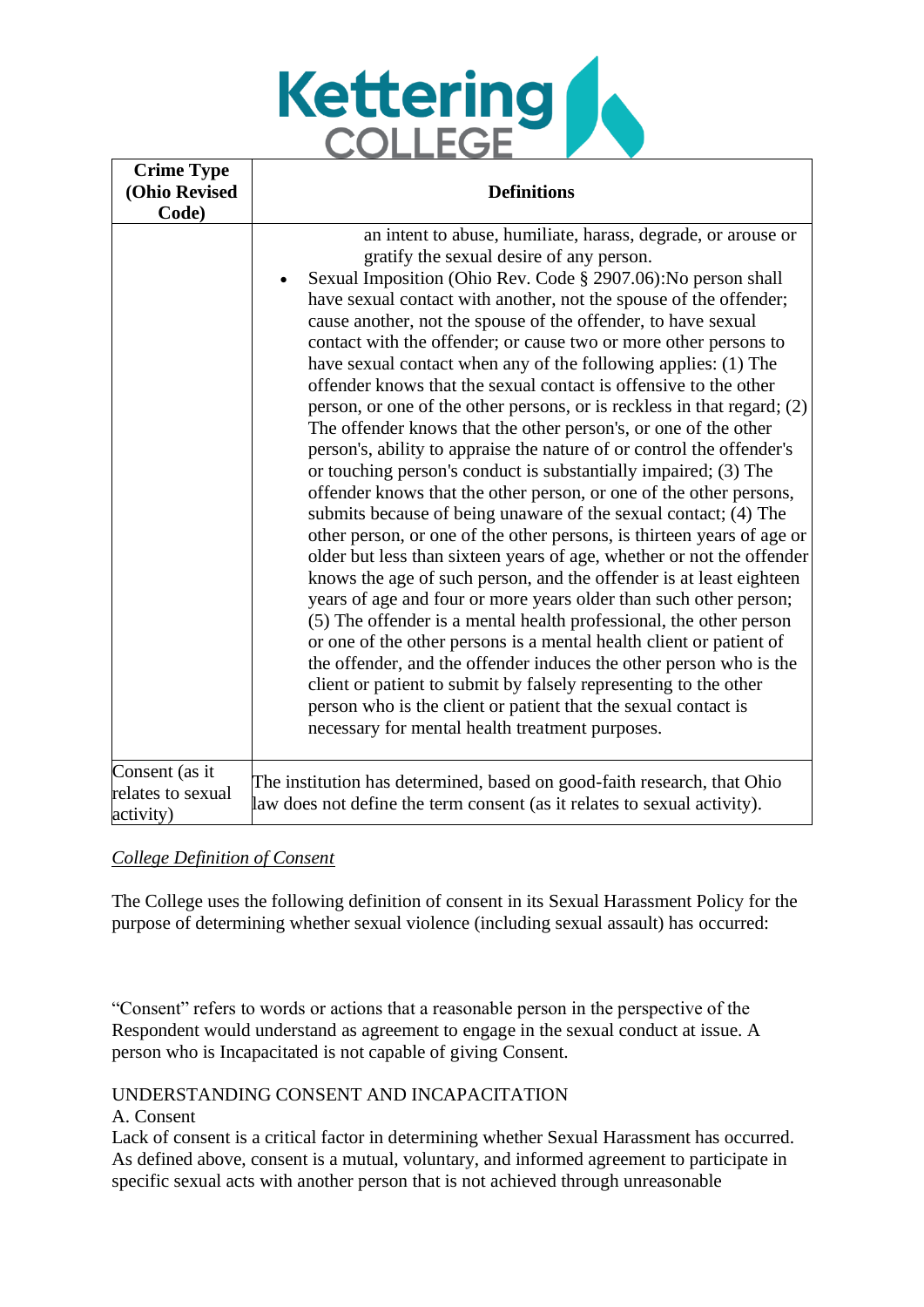

manipulation or coercion—or any kind of physical force or weapon—and requires having cognitive ability to agree to participate. Consent requires an outward demonstration, through mutually understandable words, conduct or action, indicating that an individual has freely chosen to engage in the specific sexual acts. A verbal "no" constitutes lack of consent, even if it sounds insincere or indecisive.

Impairment or incapacitation due to alcohol and/or drug use, permanent/ temporary psychological or physical disability, and being below the age of consent in the applicable jurisdiction are factors which detract from or make consent impossible. (Note: In Ohio, the minimum age of consent for purposes of Statutory Rape is age 16 and no one under 13 years of age is considered capable of consent.)

Silence or an absence of resistance does not imply consent, and consent to engage in sexual activity with one person does not imply consent to engage in sexual activity with another. Even in the context of an ongoing relationship, consent must be sought and freely given for each specific sexual act. Consent may be withdrawn at any time. When consent is withdrawn, sexual activity must immediately stop.

#### B. Incapacitation

Incapacitation is a state where an individual cannot make an informed and rational decision to consent to engage in sexual contact because the individual lacks conscious knowledge of the nature of the act (e.g., to understand the "who, what, where, when, why 7 HB: 4851-5325- 6647.1 or how" of the sexual interaction) and/or is physically or mentally helpless. An individual is also considered incapacitated, and therefore unable to give consent, when asleep, unconscious, or otherwise unaware that sexual contact is occurring.

Incapacitation can only be found when the Respondent knew or should have known that the Complainant was incapacitated when viewed from the position of a sober, reasonable person. One's own intoxication is not an excuse for failure to recognize another person's incapacitation.

Incapacitation may result from the use of alcohol and/or other drugs; however, consumption of alcohol of other drugs, inebriation, or intoxication alone are insufficient to establish incapacitation. Incapacitation is beyond mere drunkenness or intoxication. The impact of alcohol or drugs varies from person to person, and evaluating incapacitation requires an assessment of how consumption of alcohol and/or drugs impacts an individual's:

- Decision-making ability
- Awareness of consequences
- Ability to make informed judgments
- Capacity to appreciate the nature of circumstances of the act.

No single factor is determinative of incapacitation. Some common signs that someone may be incapacitated include slurred speech, confusion, shaky balance, stumbling or falling down, vomiting, and unconsciousness.

#### *Risk Reduction*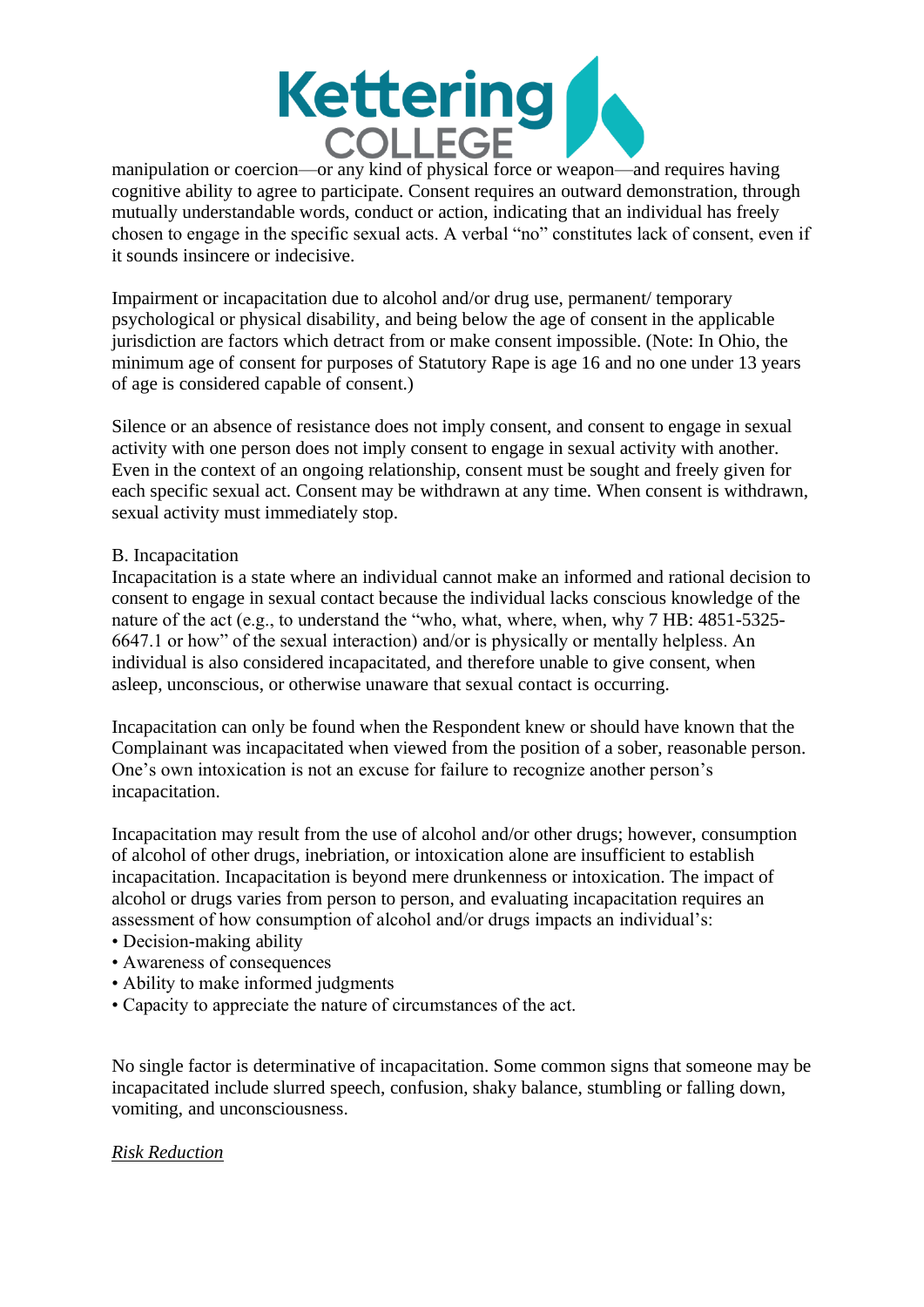

The PPAP includes instruction on how to avoid becoming a victim, the warning signs of abusive behavior, and safe and positive options for bystander intervention. An understanding of this information will help mitigate the likelihood of perpetration, victimization or bystander inaction. Specifically they are advised:

- If you find yourself in an uncomfortable sexual situation, these suggestions may help you reduce your risk:
	- o Make your limits known before going too far.
	- o You can withdraw consent to sexual activity at any time. Do not be afraid to tell a sexual aggressor "NO" clearly and loudly.
	- o Try to remove yourself from the physical presence of a sexual aggressor. Be direct as possible about wanting to leave the environment.
	- o Grab someone nearby and ask them for help.
	- o Be responsible about your alcohol and/or drug use. Alcohol and drugs can lower your sexual inhibitions and may make you vulnerable to someone who views an intoxicated/high person as a sexual opportunity.
	- o Attend large parties with friends you trust. Watch out for your friends and ask that they watch out for you.
	- o Be aware of someone trying to slip you an incapacitating "rape drug" like Rohypnol or GHB.
- If you find yourself in the position of being the initiator of sexual behavior, these suggestions may help you to reduce your risk of being accused of sexual assault or another sexual crime:
	- o Remember that you owe sexual respect to the other person.
	- o Don't make assumptions about the other person's consent or about how far they are willing to go.
	- o Remember that consent to one form of sexual activity does not necessarily imply consent to another form of sexual behavior.
	- o If your partner expresses a withdrawal of consent, stop immediately.
	- o Clearly communicate your sexual intentions so that the other person has a chance to clearly tell you their intentions.
	- o Consider "mixed messages" a clear sign that the other person is uncomfortable with the situation and may not be ready to progress sexually.
	- o Don't take advantage of someone who is really drunk or on drugs, even if they knowingly and intentionally put themselves in that state. Further, don't be afraid to step in if you see someone else trying to take advantage of a nearly incapacitated person.
	- o Be aware of the signs of incapacitation, such as slurred speech, bloodshot eyes, vomiting, unusual behavior, passing out, staggering, etc.
- It is also important to be aware of the warning signs of an abusive person. Some examples include:
	- o Past abuse
	- o Threats of violence or abuse
	- o Breaking objects
	- o Using force during an argument
	- o Jealousy
	- o Controlling behavior
	- o Quick involvement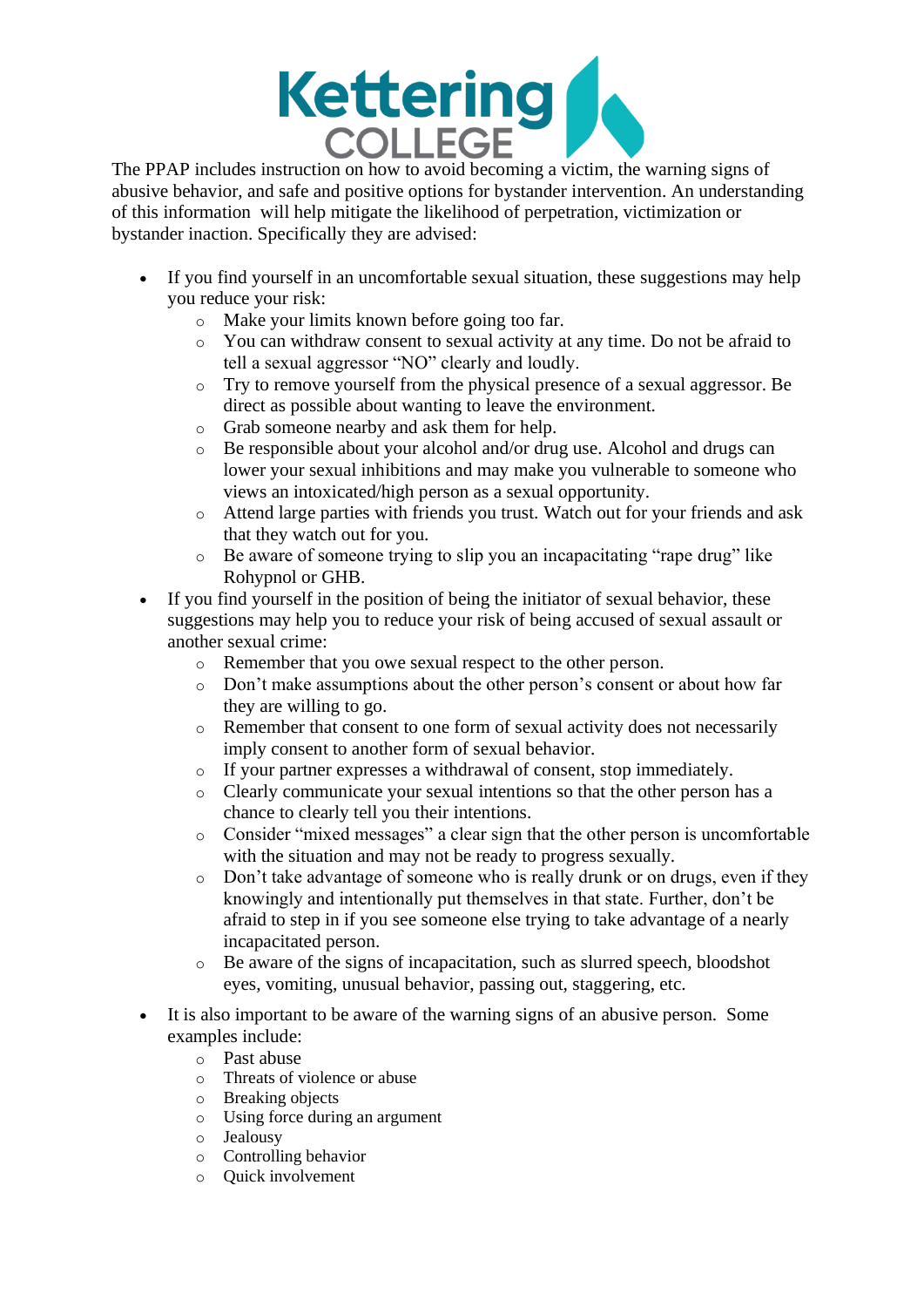

- o Unrealistic expectations
- o Isolation
- o Blames others for problems
- o Hypersensitivity
- o Cruelty to animals or children
- o "Playful" use of force during sex
- o Jekyll-and-Hyde personality

#### *Bystander Intervention*

PPAP instruction also includes encouraging individuals to take safe and positive steps to prevent harm or intervene when there is a risk of domestic violence, dating violence, sexual assault or stalking against another person. This includes reporting such incidents to appropriate authorities. Other steps that can be taken include:

- Look out for those around you.
- Realize that it is important to intervene to help others.
- Treat everyone respectfully. Do not be hostile or an antagonist.
- Be confident when intervening.
- Recruit help from others if necessary.
- Be honest and direct.
- Keep yourself safe.
- If things get out of hand, don't hesitate to contact the police.

#### *Other Information Covered by the PPAP*

The PPAP also provides information on possible sanctions and protective measures that may be imposed following a determination that an offense of dating violence, domestic violence, sexual assault, or stalking has occurred, an explanation of the disciplinary procedures that will be followed when one of these offenses is alleged, the rights of the parties in such a proceeding, available resources, and other pertinent information. Much of this information is set forth in the upcoming sections of this security report.

## **Ongoing Prevention and Awareness Campaign:**

The College also conducts an Ongoing Prevention and Awareness Campaign (OPAC) aimed at all students and employees. This campaign covers the same material as provided in the PPAP, but is intended to increase the understanding of students and employees on these topics and to improve their skills for addressing the offenses of dating violence, domestic violence, sexual assault and stalking.

## **PPAP and OPAC Programming Methods:**

The PPAP and OPAC are carried out in a variety of ways, using a range of strategies, and, as appropriate, targeting specific audiences throughout the College. Methods include, but are not limited to: online presentations, distribution of written materials, periodic email blasts, and guest speakers. Past programming and currently planned programming includes the following: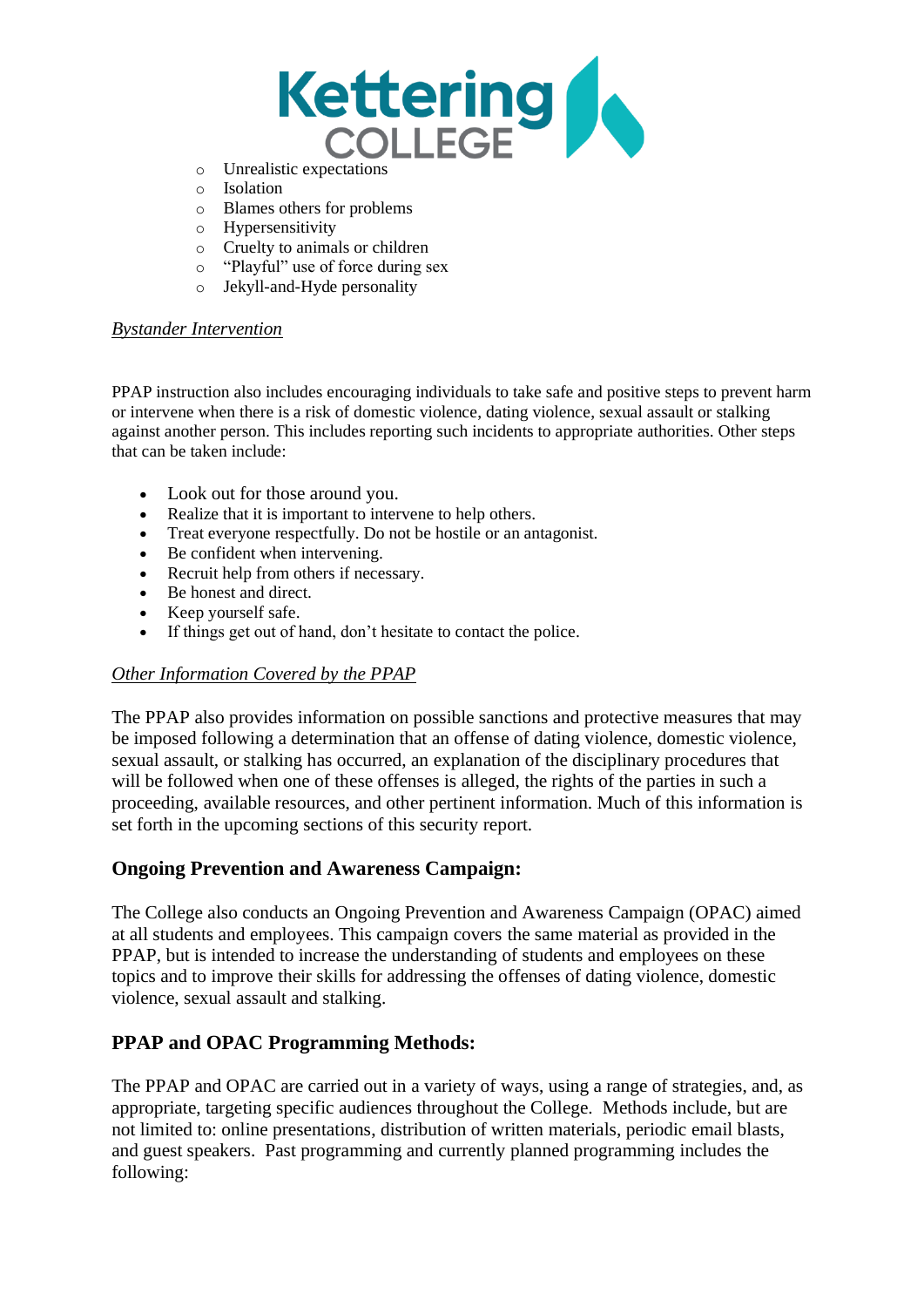

Primary prevention and awareness. Faculty and staff participate in a required, live primary prevention and awareness training in August of every year. Kettering College has implemented required comprehensive, interactive online primary prevention and awareness training for students. The College's primary prevention and awareness programs cover a range of topics, including discussion of: institutional and criminal prohibitions on sex discrimination, sexual harassment, sexual violence, domestic violence, dating violence, and stalking as well as related retaliation; definitions of terms related to elements of these types of sexual misconduct; risk reduction (bystander intervention and healthy behaviors); procedures for victims; confidentiality and notifications; disciplinary procedures, and ongoing programming.

Ongoing awareness campaign. The College has circulated its revised Sexual Harassment Policy. It sponsors events and offers educational information surrounding topics related to issues surrounding sexual misconduct, including those topics addressed in primary prevention and awareness trainings. The College is reaching out to local law enforcement to engage in additional programming. The College continues to create programming to address these issues tailored to the needs of its students, employees, communities and mission.

## **Procedures to Follow if You are a Victim of Dating Violence, Domestic Violence, Sexual Assault, or Stalking:**

If you are a victim of a sexual assault, domestic violence, dating violence, or stalking, go to a safe place and call 911. At the earliest opportunity, you should also contact the College's Title IX Coordinator Bev Ervin at [Bev.Ervin@kc.edu.](mailto:Bev.Ervin@kc.edu)

Victims will be notified in writing of the procedures to follow, including:

- 1. To whom and how the alleged offense should be reported (contact the Title IX Coordinator or refer to the other resources listed in this report).
- 2. The importance of preserving evidence that may be necessary to prove the offense in a criminal proceeding or disciplinary action or to obtain a protective order.
- 3. The victim's options regarding notification to law enforcement, which are: (a) the option to notify either on-campus or local police; (b) the option to be assisted by campus security authorities in notifying law enforcement if the victim so chooses (the institution is obligated to comply with such a request if it is made); and (c) the option to decline to notify such authorities.
- 4. Where applicable, the rights of victims and the institution's responsibilities regarding orders of protection, no-contact orders, restraining orders, or similar lawful orders issued by a criminal, civil, or tribal court.

#### *Preservation of Evidence & Forensic Examinations*

Victims of physical assault are advised to not remove clothing items worn during or following an assault, as they frequently contain valuable fiber, hair, and fluid evidence. Don't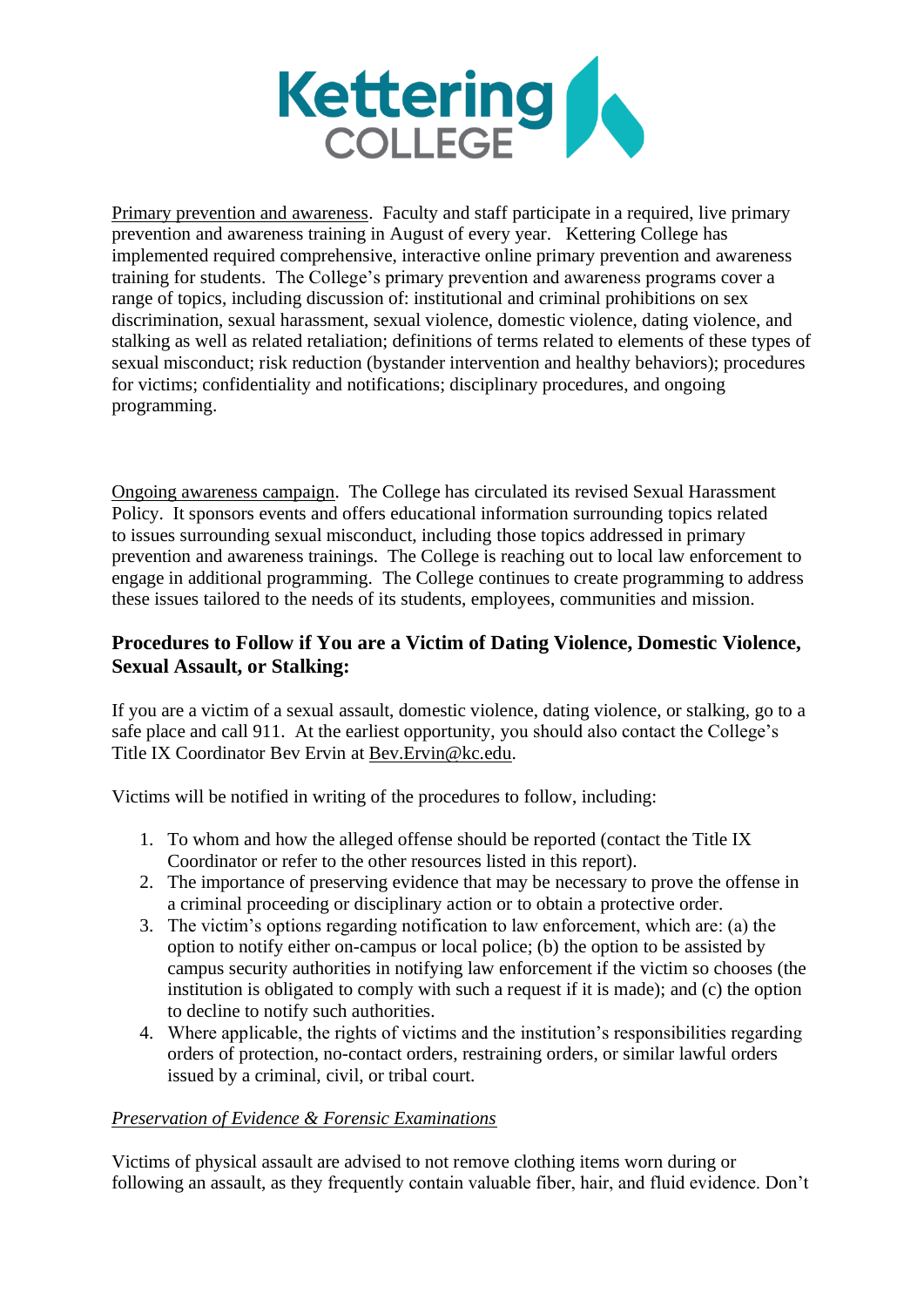

bathe or wash, or otherwise clean the environment in which the assault occurred. You can obtain a forensic examination at Kettering Medical Center, 3535 Southern Blvd, Kettering, OH 45429 Phone: (937) 298-4331.

Completing a forensic examination does not require you to file a police report, but having a forensic examination will help preserve evidence in case you decide at a later date to file a police report.

Victims are also advised to retain evidence in electronic formats (e.g., text messages, emails, photos, social media posts, screenshots, etc.). Such evidence is valuable in all situations, and it may be the only type of evidence available in instances of stalking.

### *Security/Law Enforcement & How to Make a Police Report*

- KMC Security 937-298-3399, ext. 55095. On campus, dial 55095.
- Kettering Police Department 3600 Shroyer Road, Kettering, OH 45429, Phone: (937) 296-2555
- To make a police report, a victim should contact the local police agency listed above either by phone or in-person. The victim should provide as much information as possible, including name, address, and when and what occurred, to the best of the victim's ability.

## *Information about Legal Protection Orders*

Victims have the right to seek to obtain a legal order of protection.

- In Ohio, there are different kinds of protection orders available to victims, including Domestic Violence Civil Protection Orders (DVCPO), Civil Stalking Protection Orders (CSPO), and Sexually Oriented Offense Protection Orders (SOOPO). Courts can issue ex parte (temporary) orders and orders for longer lengths of time. Ex parte orders are typically put in place until a hearing before a judge occurs. A victim should be prepared to present documentation and/or other forms of evidence when filing for an order of protection.
- DVCPOs can be obtains from the Domestic Relations Division of the Montgomery County Court of Common Pleas: 301 West Third Street, Dayton, OH 45422. The phone number is (937) 225-4063. More information is available here: [http://www.mcohio.org/government/courts/common\\_pleas\\_court\\_-](http://www.mcohio.org/government/courts/common_pleas_court_-_domestic_relations_division/forms.php#288) [\\_domestic\\_relations\\_division/forms.php#288](http://www.mcohio.org/government/courts/common_pleas_court_-_domestic_relations_division/forms.php#288)
- CSPOs and SOOPOs can be obtained from the General Division of the Montgomery Country Court of Common Pleas: 41 N. Perry Street, Dayton, OH 45422. The phone number is (936) 225-6000. More information is available here: [http://www.montcourt.oh.gov/protection\\_orders.php.](http://www.montcourt.oh.gov/protection_orders.php)Victims may contact local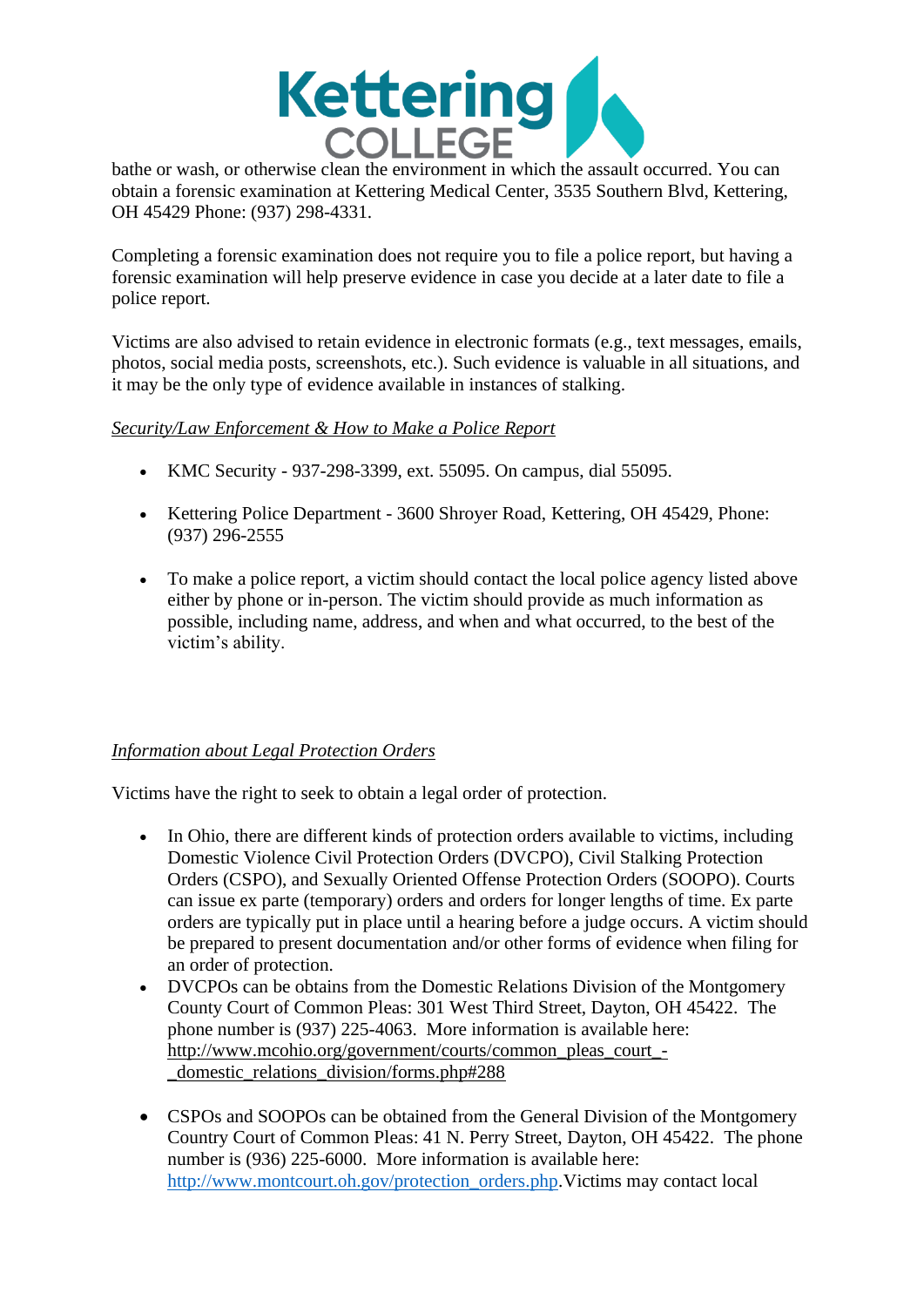

domestic violence and sexual assault advocates for assistance in obtaining a protection order.

- When a protection order is granted, it is enforceable statewide. If you have obtained a protection order and need it to be enforced in your area, you should contact the local police department.
- The institution will also enforce any temporary restraining order or other no contact order against the alleged perpetrator from a criminal, civil, or tribal court. Any student or employee who has a protection order or no contact order should notify the Title IX Coordinator and provide a copy of the restraining order so that it may be kept on file with the institution and can be enforced on campus, if necessary. Upon learning of any orders, the institution will take all reasonable and legal action to implement the order.

The institution does not issue legal orders of protection. However, as a matter of institutional policy, the institution may impose a no-contact order between individuals in appropriate circumstances. The institution may also issue a "no trespass warning" if information available leads to a reasonable conclusion that an individual is likely to cause harm to any member of the campus community. A person found to be in violation of a No Trespass Warning may be arrested and criminally charged.

### **Available Victim Services:**

Victims will be provided written notification about existing counseling, health, mental health, victim advocacy, legal assistance, visa and immigration assistance, student financial aid, and other services available to them, both within the College and in the surrounding community. Those services include:

Kettering Counseling Care Center - 937-384-6920

Kettering College Campus Chaplain – Steve Carlson – 937- 395 – 8601, ext. 57093

#### **Legal counsel**

Ohio Legal Aid [\(http://www.ohiolegalaid.org/\)](http://www.ohiolegalaid.org/)

#### **Visa and Immigration resources**

Immigration Advocates Network:

<https://www.immigrationadvocates.org/nonprofit/legaldirectory/search?state=OH>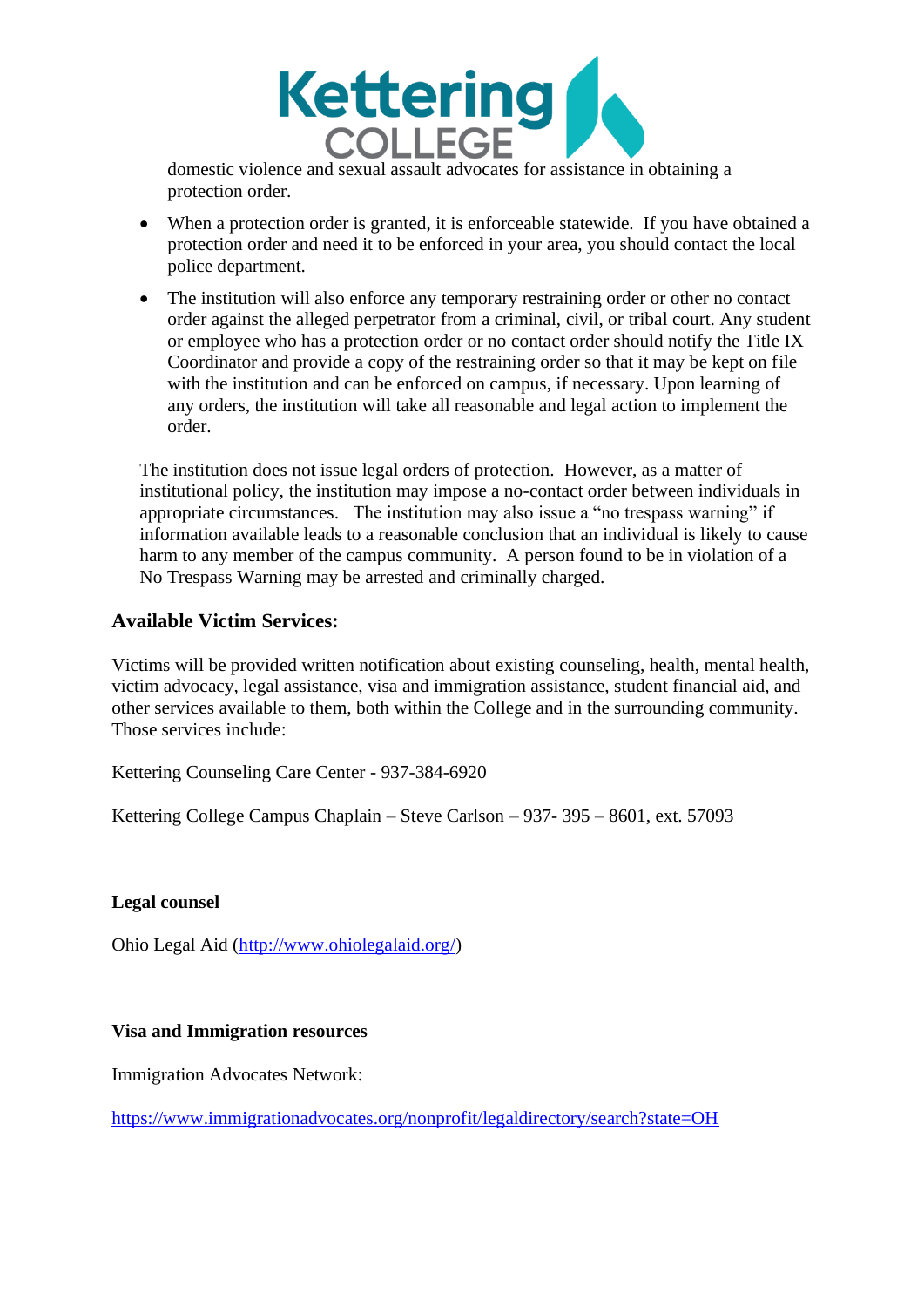

U.S. Citizenship and Immigrations Services:

[https://egov.uscis.gov/crisgwi/go?action=offices.summary&OfficeLocator.office\\_type=ASC](https://egov.uscis.gov/crisgwi/go?action=offices.summary&OfficeLocator.office_type=ASC&OfficeLocator.statecode=OH) [&OfficeLocator.statecode=OH](https://egov.uscis.gov/crisgwi/go?action=offices.summary&OfficeLocator.office_type=ASC&OfficeLocator.statecode=OH)

#### **Student Financial Aid**

If a student is considering a leave of absence based on the circumstances of a complaint, he/she should understand there may be financial aid implications in taking such leave. This should be discussed with financial aid personnel, and the Title IX Coordinator can assist in facilitating this conversation if desired. The College's financial aid website can be found at: http://kc.edu/admissions/financial-aid/

#### **Montgomery County Victim Witness**

Montgomery County Prosecutor's Office

937-225-5623

#### **Kettering Medical Center**

3535 Southern Boulevard,

Kettering, OH

937-298-4331

#### **Artemis Center**

310 West Monument Avenue

937-461-5091

#### **Womanline of Dayton**

4617 Presidential Way

Kettering OH 45429

Phone: (937) 223-3446

#### **Ohio Alliance to End Sexual Violence**

888-886-8388

#### **National Domestic Violence Hotline**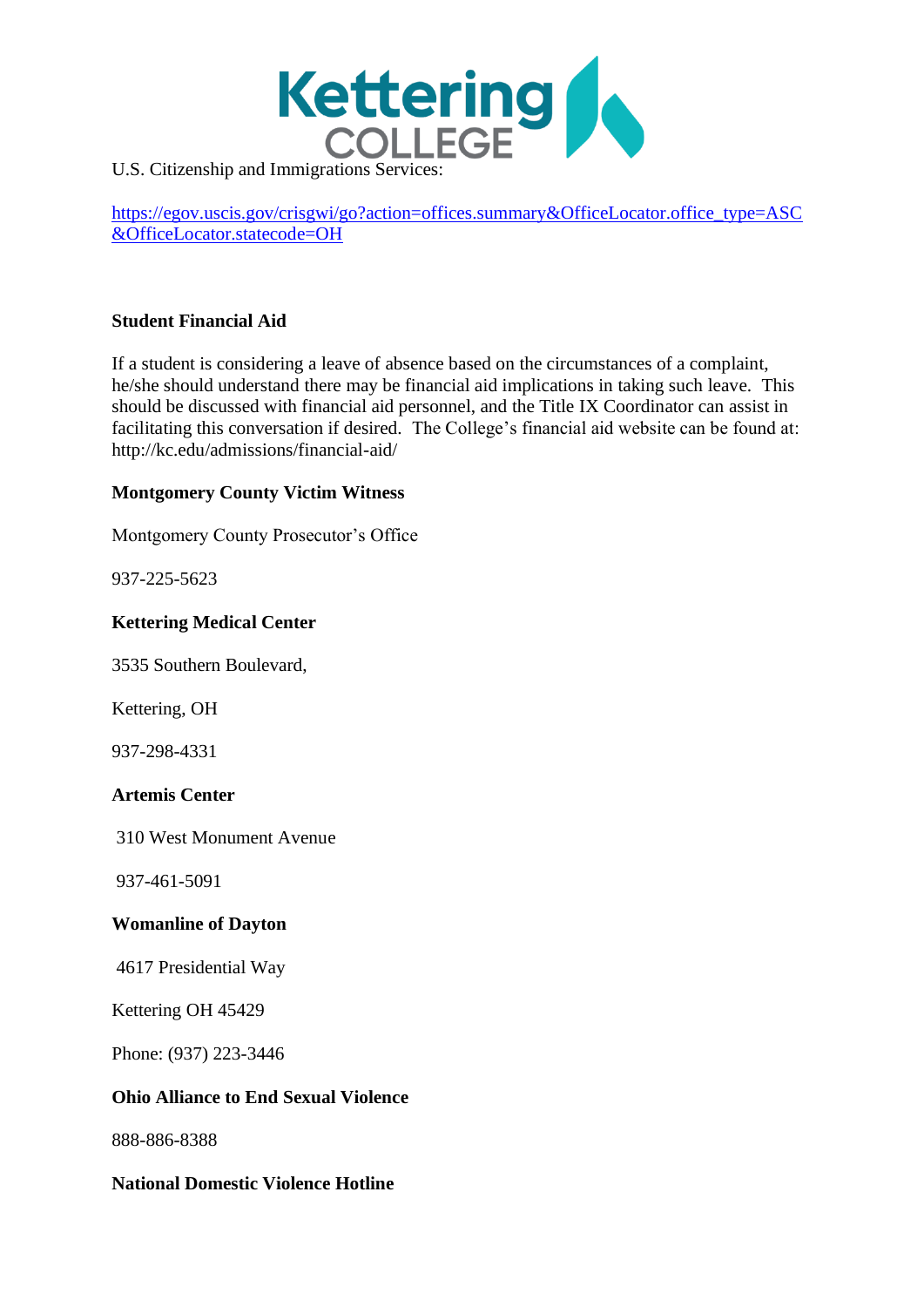

800-799-7233

Other resources available to persons who report being the victim of sexual assault, domestic violence, dating violence, or stalking, include:

- •
- o http://www.rainn.org Rape, Abuse and Incest National Network
- o http://www.ovw.usdoj.gov/sexassault.htm Department of Justice http://www2.ed.gov/about/offices/list/ocr/index.html Department of Education, Office of CivilRights
- o http://www.NotAlone.gov

The Montgomery County Prosecutor's Victim/Witness Division has trained advocates available to assist victims of sexual violence. Many victims are unsure about who to tell and may be struggling with medical and legal decisions. Students may contact the 24-hour sexual assault crisis line (937-225-5623) anonymously to discuss any matters related to sexual violence. Advocates can provide crisis intervention, support during the forensic medical exam, information regarding the criminal justice system, and other supportive services and referrals.

#### **Accommodations and Protective Measures:**

The College will provide written notification to victims about options for, and available assistance in, changing academic, living, transportation, and working situations or protective measures. If victims request these accommodations or protective measures and they are reasonably available the College is obligated to provide them, regardless of whether the victim chooses to report the crime to campus security or local law enforcement.

Requests of this nature should be made to the Title IX Coordinator at [Bev.Ervin@kc.edu,](mailto:Bev.Ervin@kc.edu) and the Title IX Coordinator is responsible for deciding what, if any, accommodations or protective measures will be implemented.

When determining the reasonableness of such a request, the College may consider, among other factors, the following:

- The specific need expressed by the complainant.
- The age of the students involved.
- The severity or pervasiveness of the allegations
- Any continuing effects on the complainant
- Whether the complainant and alleged perpetrator share the same class or job location.
- Whether other judicial measures have been taken to protect the complainant (e.g., civil protection orders).

The College will maintain as confidential any accommodations or protective measures provided a victim to the extent that maintaining confidentiality would not impair the College's ability to provide them. However, there may be times when certain information must be disclosed to a third party in order to implement the accommodation or protective measure. Such decisions will be made by the College in light of the surrounding circumstances, and disclosures of this nature will be limited so that only the information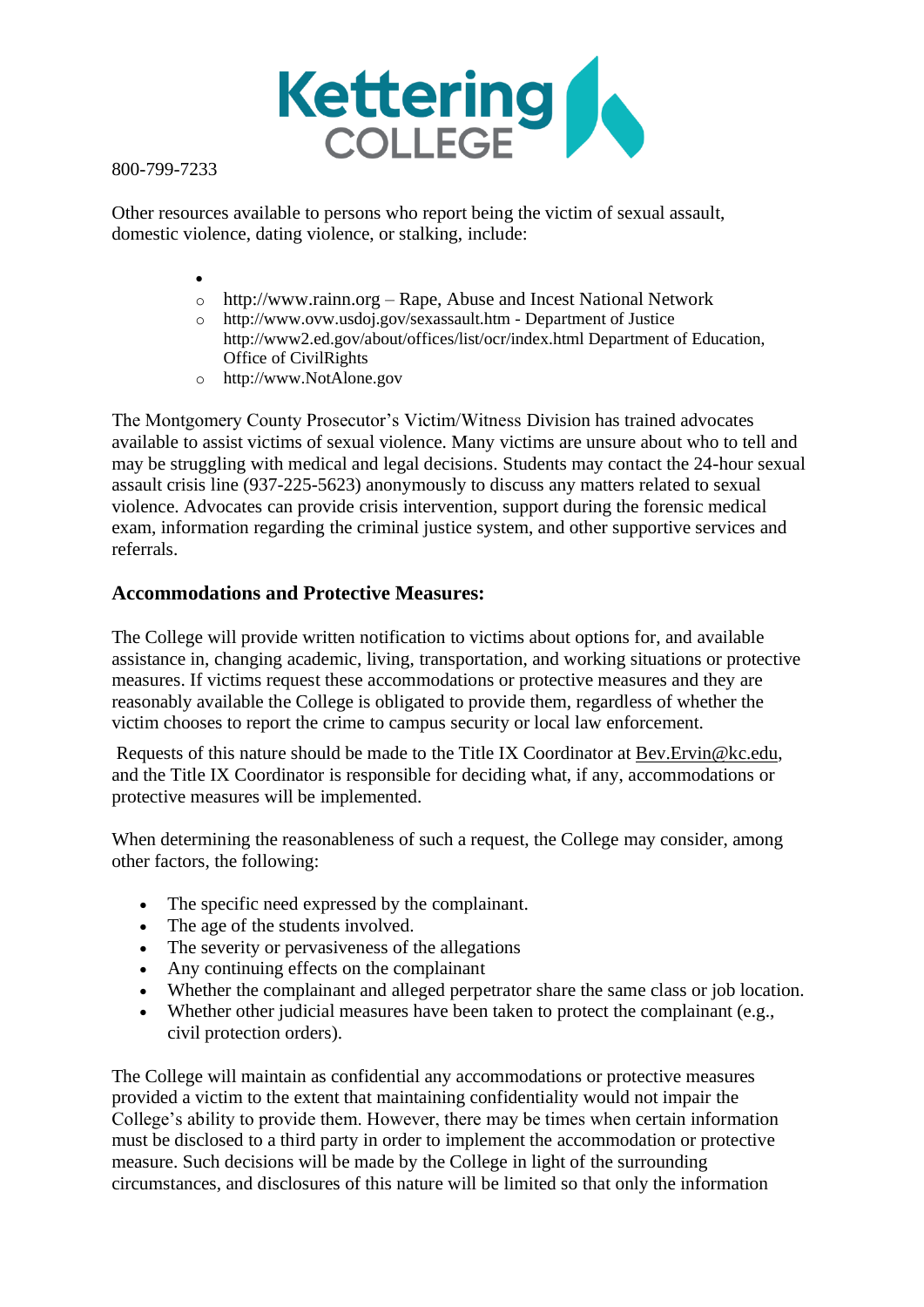

necessary to implement the accommodation or protective measure is provided. In the event it is necessary to disclose information about a victim in order to provide an accommodation or protective order, the College will inform the victim of that necessity prior to the disclosure, including which information will be shared, with whom it will be shared and why.

## **Procedures for Disciplinary Action:**

Allegations of domestic violence, dating violence, sexual assault or stalking will be processed through the institution's Sexual Harassment Policy. The procedures are utilized whenever or wherever a complaint is made, regardless of the status of the complainant and the respondent.

This policy applies to Sexual Harassment that occurs within the College's Education Programs or Activities and that is committed by an administrator, faculty member, staff, student, contractor, guest, or other member of the College community. This policy does not apply to Sexual Harassment that occurs off-campus, in a private setting, and outside the scope of the College's Education Programs or Activities; such sexual misconduct may be prohibited by the Policy on Standards of Professional Conduct for Students, committed by a student, the Faculty Handbook if committed by a faculty member, or other College policies and standards if committed by an employee. Consistent with the U.S. Department of Education's implementing regulations for Title IX, this policy does not apply to Sexual Harassment that occurs outside the geographic boundaries of the United States, even if the Sexual Harassment occurs in the College's Education Programs or Activities, such as a study abroad program. Sexual Harassment that occurs outside the geographic boundaries of the United States is governed by the Policy on Standards of Professional Conduct for Students if committed by a student, the Faculty Handbook if committed by a faculty member, or other College policies and standards if committed by an employee.

The complaint resolution procedures are invoked once a report is made to the following individual:

Dr. Bev Ervin

Title IX Coordinator

Academic Support Center

(937) 395-8601 ext.55646

[Bev.Ervin@kc.edu](mailto:Bev.Ervin@kc.edu) 

Once a formal complaint is made, the Title IX Coordinator will provide notice to the parties of the investigation, including a description of the process to be utilized, the identities of the parties, the conduct at issue, and the date and location of the alleged incident.

During the investigation, the complainant and respondent will each have an equal opportunity to describe the situation and present witnesses, including both fact and expert witnesses, and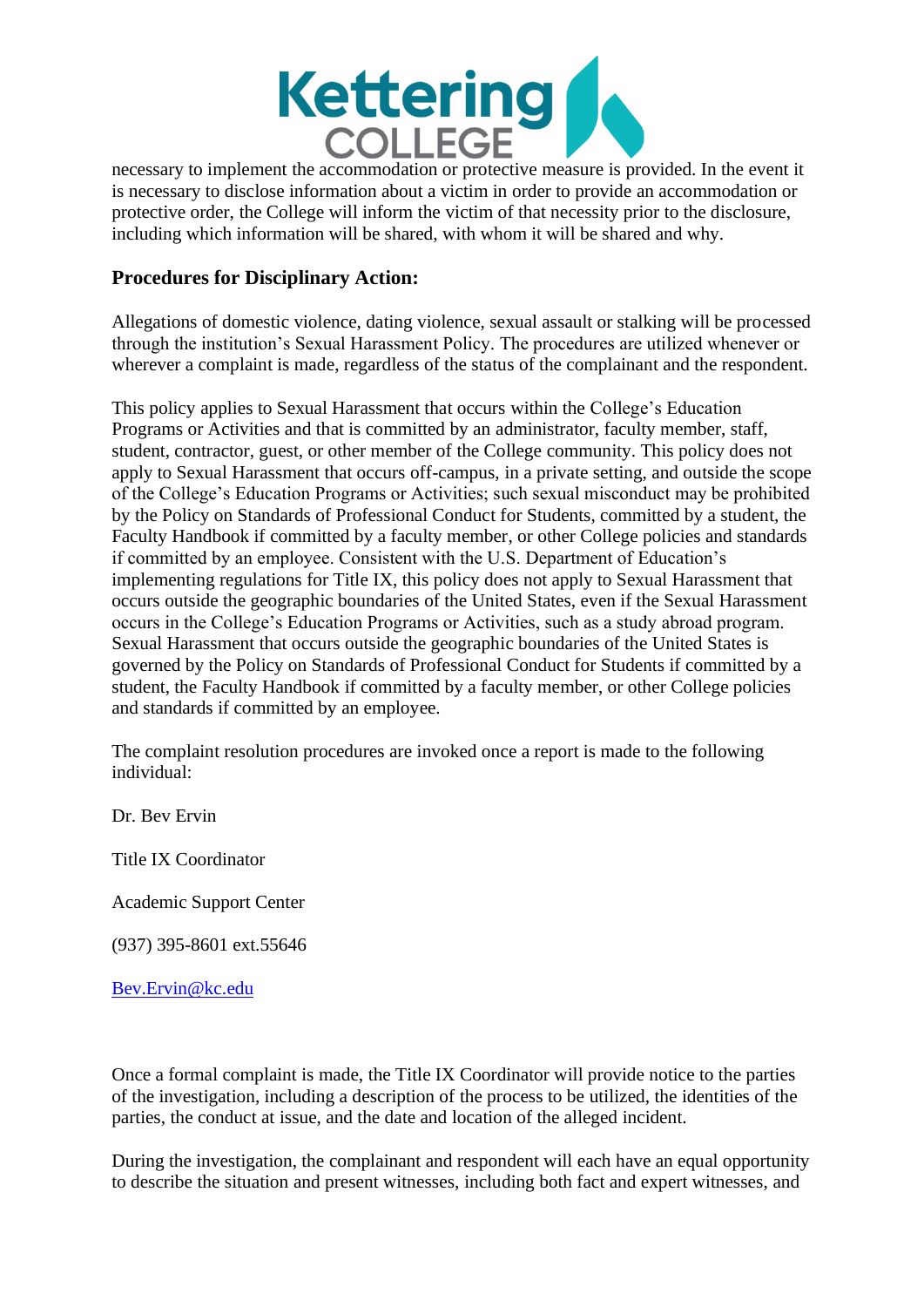

other supporting evidence. The investigator(s) will review the statements and evidence presented and may, depending on the circumstances, interview others with relevant knowledge, review documentary materials, and take any other appropriate action to gather and consider information relevant to the complaint. Prior to the conclusion of the investigation, both parties will be provided an opportunity to review the evidence gathered during the investigation that is directly related to the allegations raised in the formal complaint.

Upon completion of the investigation, both parties will be given a copy of an investigation report and a live hearing will be conducted to make a determination as to whether any allegations in the complaint were found to be substantiated by a preponderance of the evidence. During the hearing, each party's advisor will be permitted to ask the other party and any witnesses all relevant questions and follow-up questions including those bearing on credibility. The decision maker(s) will issue a written determination of responsibility, a statement of any disciplinary sanctions and whether any remedies will be provided to the complainant, and a description of the procedures and permissible grounds for appeal. The parties will be notified of this determination in writing within three (3) days of it being made. The institution strives to complete investigations of this nature within ninety (90) calendar days.

A party must file an appeal within seven (7) days of the date they receive notice of dismissal or determination appealed from or, if the other party appeals, within three (3) days of the other party appealing, whichever is later. The appeal must be submitted in writing to Adam Brown, Dean of Student Success (for student appeals) or Nate Brandstater, President (for faculty/staff appeals), who serves as the appeal officer. The appeal must specifically identify the determination and/or dismissal appealed from, articulate which one or more of the three grounds for appeal are being asserted, explain in detail why the appealing party believes the appeal should be granted, and articulate what specific relief the appealing party seeks.

Promptly upon receipt of an appeal, the appeal officer will conduct an initial evaluation to confirm that the appeal is timely filed and that it invokes at least one of the permitted grounds for appeal. If the appeal officer determines that the appeal is not timely, or that it fails to invoke a permitted ground for appeal, the appeal officer will dismiss the appeal and provide written notice of the same to the parties.

If the appeal officer confirms that the appeal is timely and invokes at least one permitted ground for appeal, the appeal officer will provide written notice to the other party that an appeal has been filed and that the other party may submit a written opposition to the appeal within seven (7) days. The appeal officer shall also promptly obtain from the Title 24 HB: 4851-5325-6647.1 IX Coordinator any records from the investigation and adjudication necessary to resolve the grounds raised in the appeal.

Upon receipt of any opposition, or after the time period for submission of an opposition has passed without one being filed, the appeal officer will promptly decide the appeal and transmit a written decision to the parties that explains the outcome of the appeal and the rationale.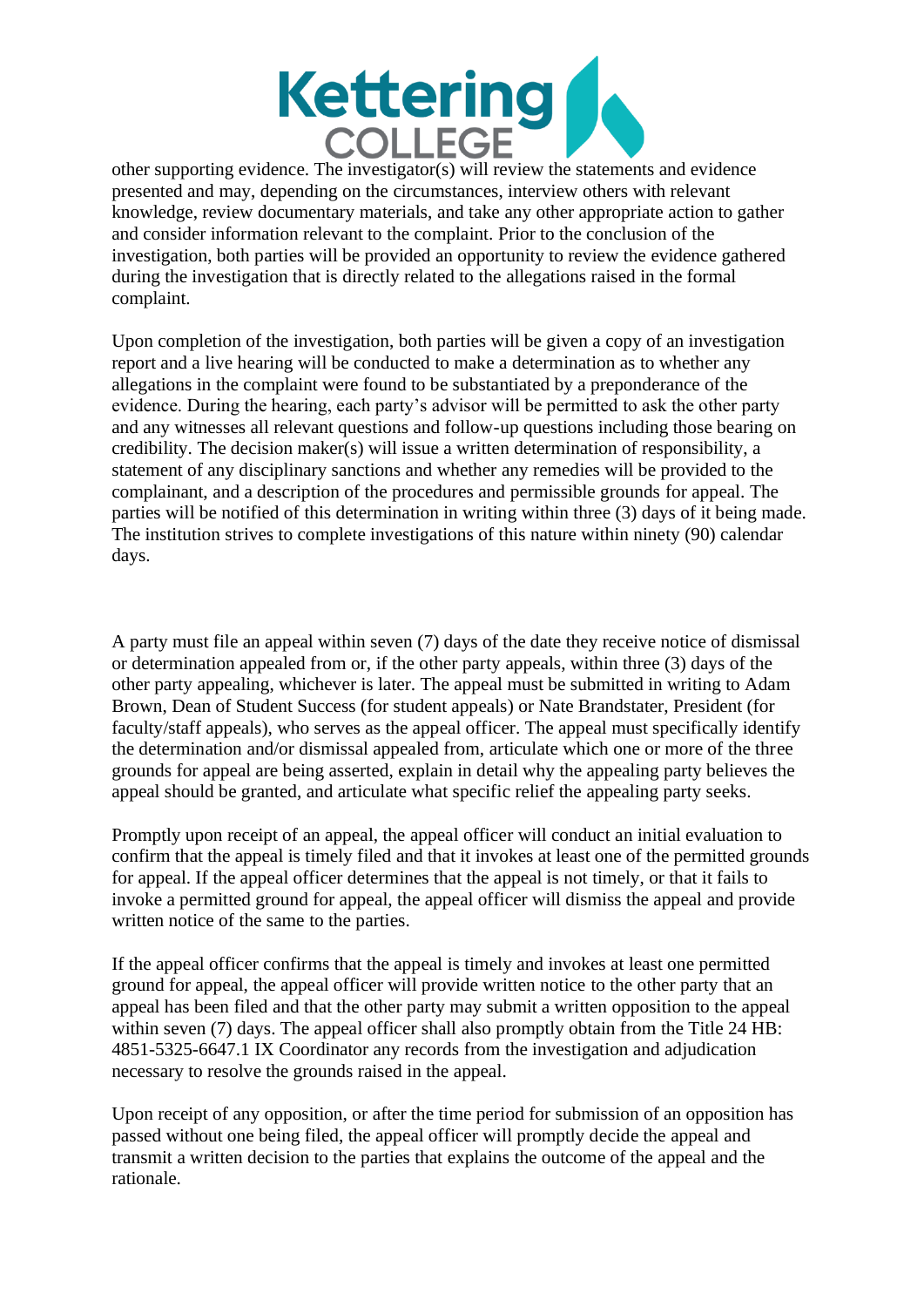

The determination of a Formal Complaint, including any discipline, becomes final when the time for appeal has passed with no party filing an appeal or, if any appeal is filed, at the point when the appeal officer has resolved all appeals, either by dismissal or by transmittal of a written decision.

No further review beyond the appeal is permitted.

Although the length of each appeal will vary depending on the totality of the circumstances, the College strives to issue the appeal officer's written decision within (21) days of an appeal being filed.

## **Rights of the Parties in an Institutional Proceeding:**

During the course of the process described in the previous section, both the accuser and the individual accused of the offense are entitled to:

- 1. A prompt, fair and impartial process from the initial investigation to the final result.
	- A prompt, fair and impartial process is one that is:
		- Completed within reasonably prompt timeframes designated by the institution's policy, including a process that allows for the extension of timeframes for good cause, with written notice to the accuser and the accused of the delay and the reason for the delay.
		- Conducted in a manner that:  $\blacksquare$ 
			- Is consistent with the institution's policies and transparent to the accuser and the accused.
			- Includes timely notice of meetings at which the accuser or accused, or both, may be present; and
			- Provides timely access to the accuser, the accused and appropriate officials to any information that will be used during the informal and formal disciplinary meetings and hearings.
		- Conducted by officials who do not have a conflict of interest or bias for or against the accuser or the accused.
- 2. Proceedings conducted by officials who, at a minimum, receive annual training on the issues related to dating violence, domestic violence, sexual assault, and stalking and on how to conduct an investigation and hearing process that protects the safety of victims and promotes accountability.

Such training addresses topics such as relevant evidence and how it should be used during a proceeding, proper techniques for questioning witnesses, basic procedural rules for conducting a proceeding, and avoiding actual and perceived conflicts of interest. College officials spent time training in the following areas: University + community training discovering how to support survivors and prevent sexual misconduct, creating and implementing sexual violence and sexual harassment prevention programs with graduate students,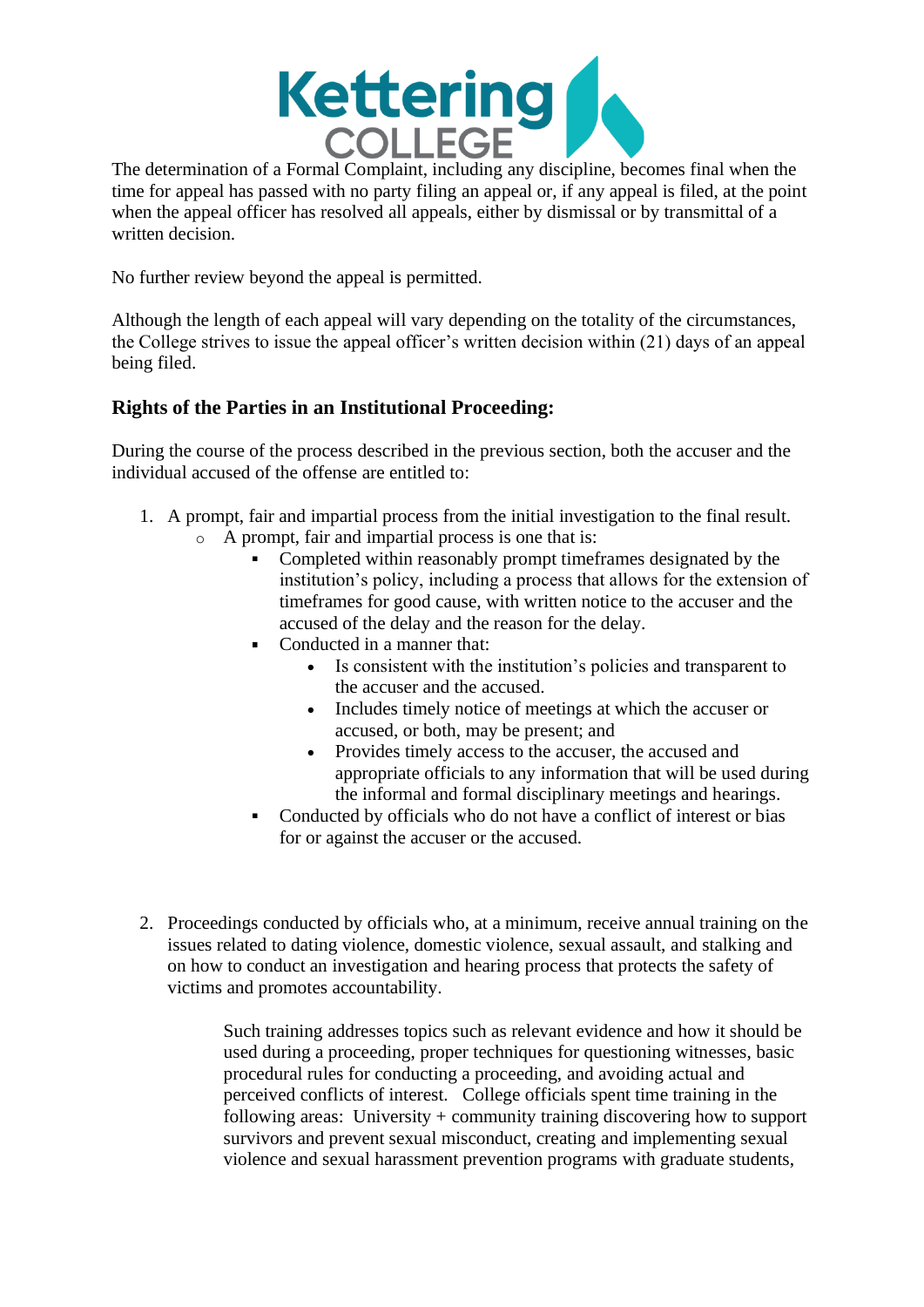

Title IX Coordinator duties and procedures and investigator process and training.

- 3. The same opportunities to have others present during any institutional disciplinary proceeding, including the opportunity to be accompanied to any related meeting or proceeding by the advisor of their choice. The institution may not limit the choice of advisor, but may establish limits regarding the extent to which that advisor may participate in the proceeding, as long as those limits apply equally to both parties.
- 4. Have the outcome determined using the preponderance of the evidence standard.
- 5. Simultaneous, written notification of the results of the proceeding, any procedures for either party to appeal the result, any change to the result, and when the result becomes final. For this purpose, "result" means "any initial, interim and final decision by an official or entity authorized to resolve disciplinary matters" and must include the rationale for reaching the result and any sanctions imposed.

## **Possible Sanctions or Protective Measures that the College May Impose for Dating Violence, Domestic Violence, Sexual Assault or Stalking Offenses:**

Following a final determination in the institution's disciplinary proceeding that domestic violence, dating violence, sexual assault, or stalking has been committed, the institution may impose a sanction depending on the mitigating and aggravating circumstances involved. The possible sanctions include: warning; reprimand; probation; restitution; fine; loss of privileges; housing probation; suspension or expulsion/termination; restriction on eligibility to represent the College at any official function or in any intercollegiate competition. If a suspension is imposed on a student, it may be for part of a semester, a full semester, or an entire academic year. An employee may be suspended for any length of time determined appropriate by the Director of Human Resources. Following a suspension, the individual will be required to meet with the Dean of Students (student) or Director of Human Resources (employee) to discuss re-entry and expectations going forward.

In addition, the College can make available to the victim a range of protective measures. They include: forbidding the accused from entering the victim's residence hall and from communicating with the victim, other institutional no-contact orders, security escorts, modifications to academic requirements or class schedules, changes in working situations, etc.

## **Publicly Available Recordkeeping:**

The College will complete any publicly available recordkeeping, including Clery Act reporting and disclosures, without the inclusion of personally identifiable information about victims of dating violence, domestic violence, sexual assault, and stalking who make reports of such to the College to the extent permitted by law.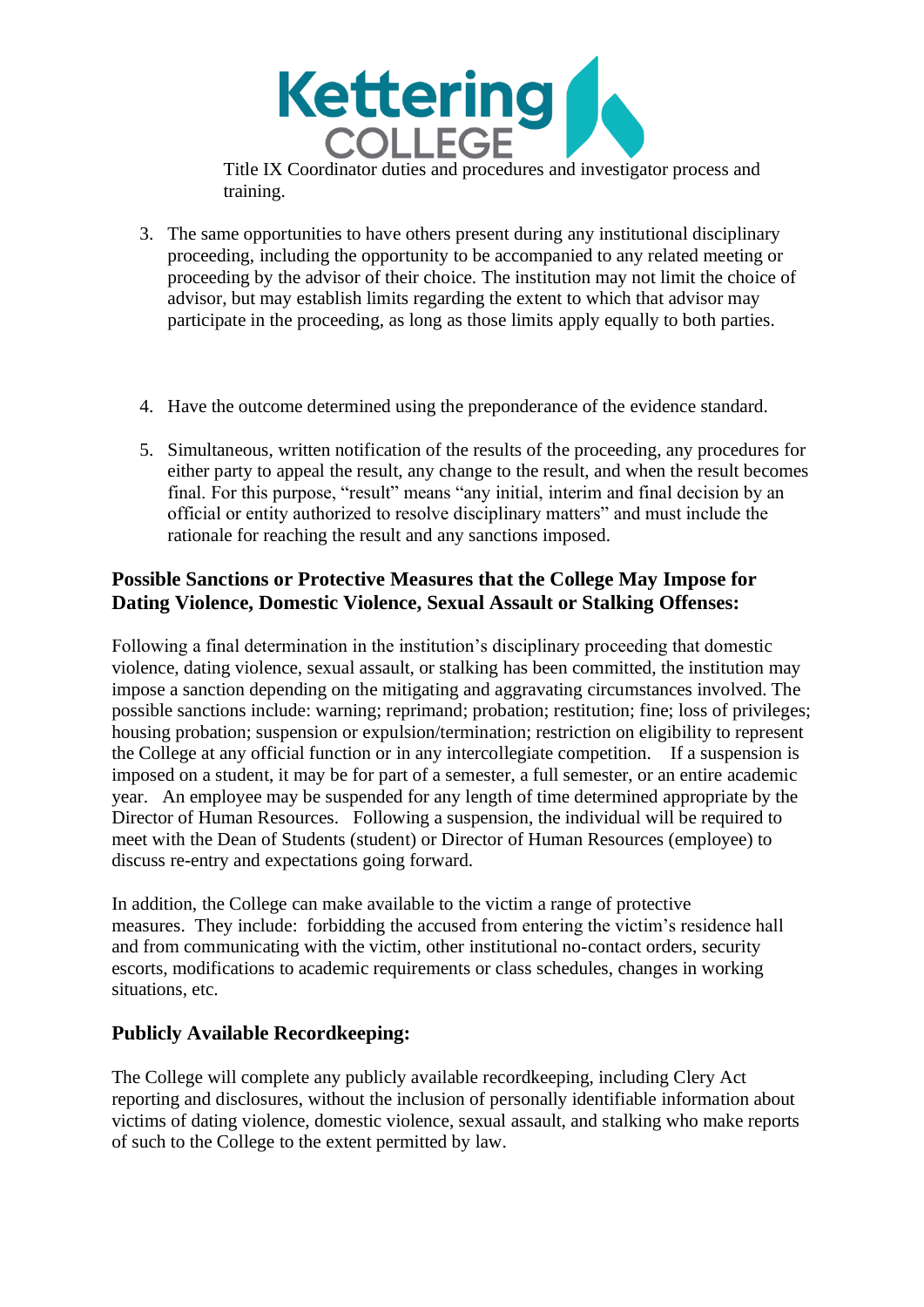

#### When a student or employee reports to the College that he or she has been a victim of dating violence, domestic violence, sexual assault, or stalking, whether the offense occurred on or off campus, the College will provide the student or employee a written explanation of his or her rights and options as described in the paragraphs above.

## **Sex Offender Registration Program:**

The Campus Sex Crimes Prevention Act of 2000 requires institutions of higher education to advise members of the campus community where they can obtain information provided by the state concerning registered sex offenders. It also requires sex offenders to notify the state of each institution of higher education in the state at which they are employed or enrolled or carrying on a vocation. The state is then required to notify the College of any such information it receives. Anyone interested in determining whether such persons are on this campus may do so by contacting the Title IX Coordinator at Bev.Ervin@kc.edu. State registry of sex offender information may be accessed at the following link: <http://www.icrimewatch.net/index.php?AgencyID=55170&disc>

#### **Timely Warnings and Emergency Response**

#### *Timely Warnings*

In the event of criminal activity occurring either on campus or off campus that in the judgment of the Director of Communications constitutes a serious or continuing threat to members of the campus community, a campus-wide "timely warning" will be issued. Examples of such situations may include a sexual assault or a series of motor vehicle thefts in the area that merit a warning because they present a continuing threat to the campus community. Warnings will be communicated to students and employees via one or more of the methods discussed later in this section. Updates to the warnings will be provided as appropriate.

Anyone with information warranting a timely warning should immediately report the circumstances to:

• KMC Security, 937-298-3399, Ext.55095

The College has communicated with local law enforcement asking them to notify the College if it receives reports or information warranting a timely warning.

#### *Emergency Response*

The College has an emergency management plan designed to ensure there is a timely and effective response in the event of a significant emergency or dangerous situation occurring on campus involving an immediate threat to the health or safety of members of the campus community. Such situations include, but are not limited to: tornadoes, bomb threats, chemical spills, disease outbreaks, fires, active shooters, etc. The College has communicated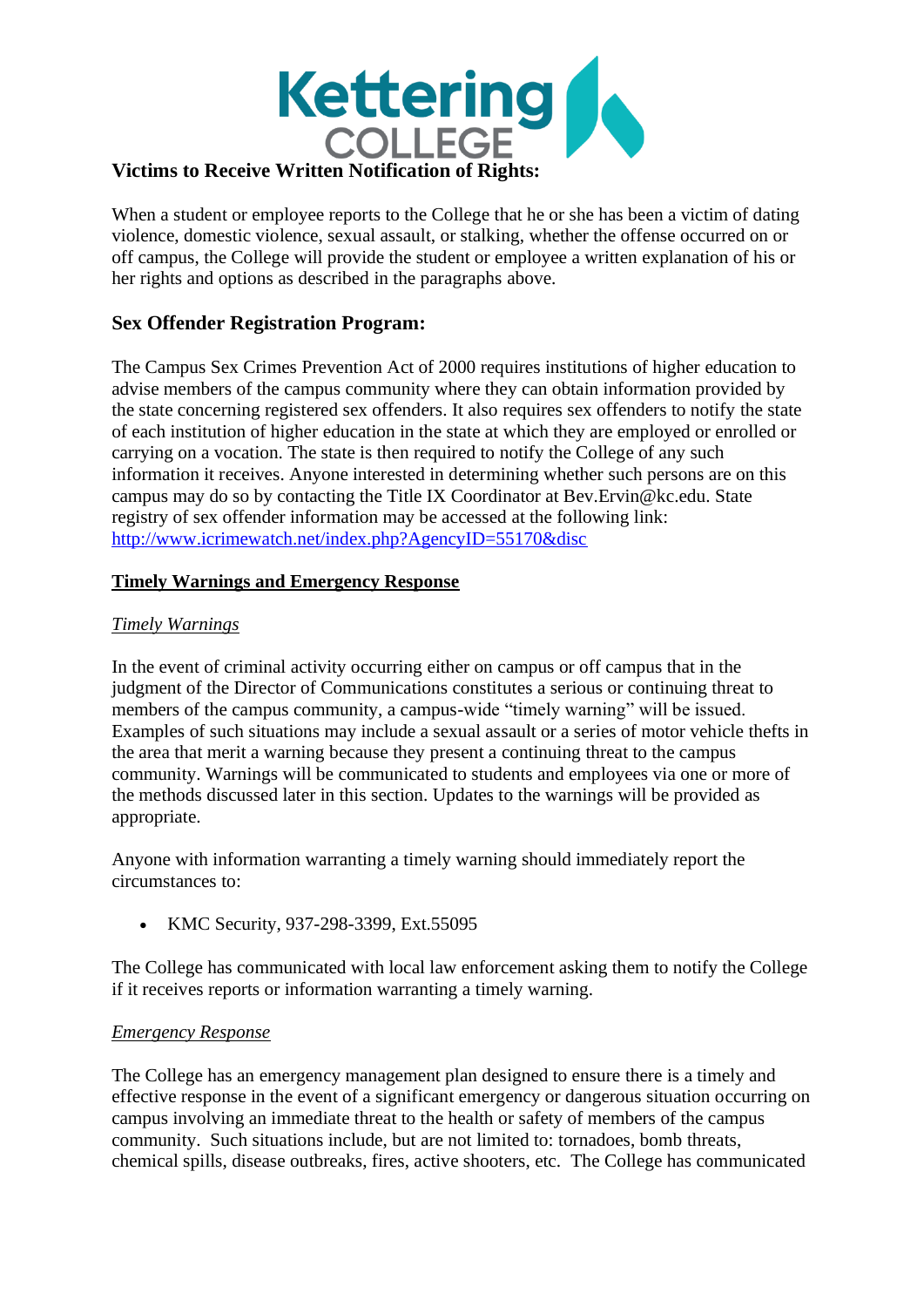

with local police requesting their cooperation in informing the College about situations reported to them that may warrant an emergency response.

Students, staff and visitors are encouraged to notify the KMC Security at 937-298-3399, Ext.55095, of any emergency or potentially dangerous situation.

KMC Security will access available sources of information from campus administrative staff and local authorities to confirm the existence of the danger and will be responsible for initiating the institution's response and for marshaling the appropriate local emergency response authorities for assistance. Depending on the nature of the emergency, other College departments may be involved in the confirmation process.

Once the emergency is confirmed and based on its nature, the KMC Security Chief will consult with other appropriate College officials to determine the appropriate segment or segments of the College community to be notified.

The KMC Security Chief in collaboration with other appropriate personnel, will determine who should be notified, and will, without delay, and taking into account the safety of the community, determine the content of the notification and initiate the notification system, unless issuing a notification will, in the professional judgment of responsible authorities, compromise efforts to assist a victim or to contain, respond to or otherwise mitigate the emergency.

Depending on the segments of the campus the notification will target, the content of the notification may differ. When appropriate, the content of the notification will be determined in consultation with local authorities. Also as appropriate, the notification will give guidance as to whether its recipients should shelter in place or evacuate their location.

The KMC Security Department will direct the issuance of emergency notifications, which will be accomplished using one or more of methods discussed later in this section, depending on the nature of the threat and the segment of the campus community being threatened.

At the direction of KMC Security the College's Director of Communication will contact local law enforcement of the emergency if they are not already aware of it and local media outlets in order that the larger community outside the campus will be aware of the emergency.

#### *Methods for Issuing Timely Warnings and Emergency Notifications*

The method(s) listed below may be utilized when the College issues a timely warning or emergency notification to the campus community.

| <b>Method</b>                      | <b>Sign-Up Instructions</b>                         |
|------------------------------------|-----------------------------------------------------|
| Residence Hall broadcast<br>system | N/A                                                 |
| Email instructions                 | Each student and employee is issued a college email |
| College Website                    | http://kc.edu                                       |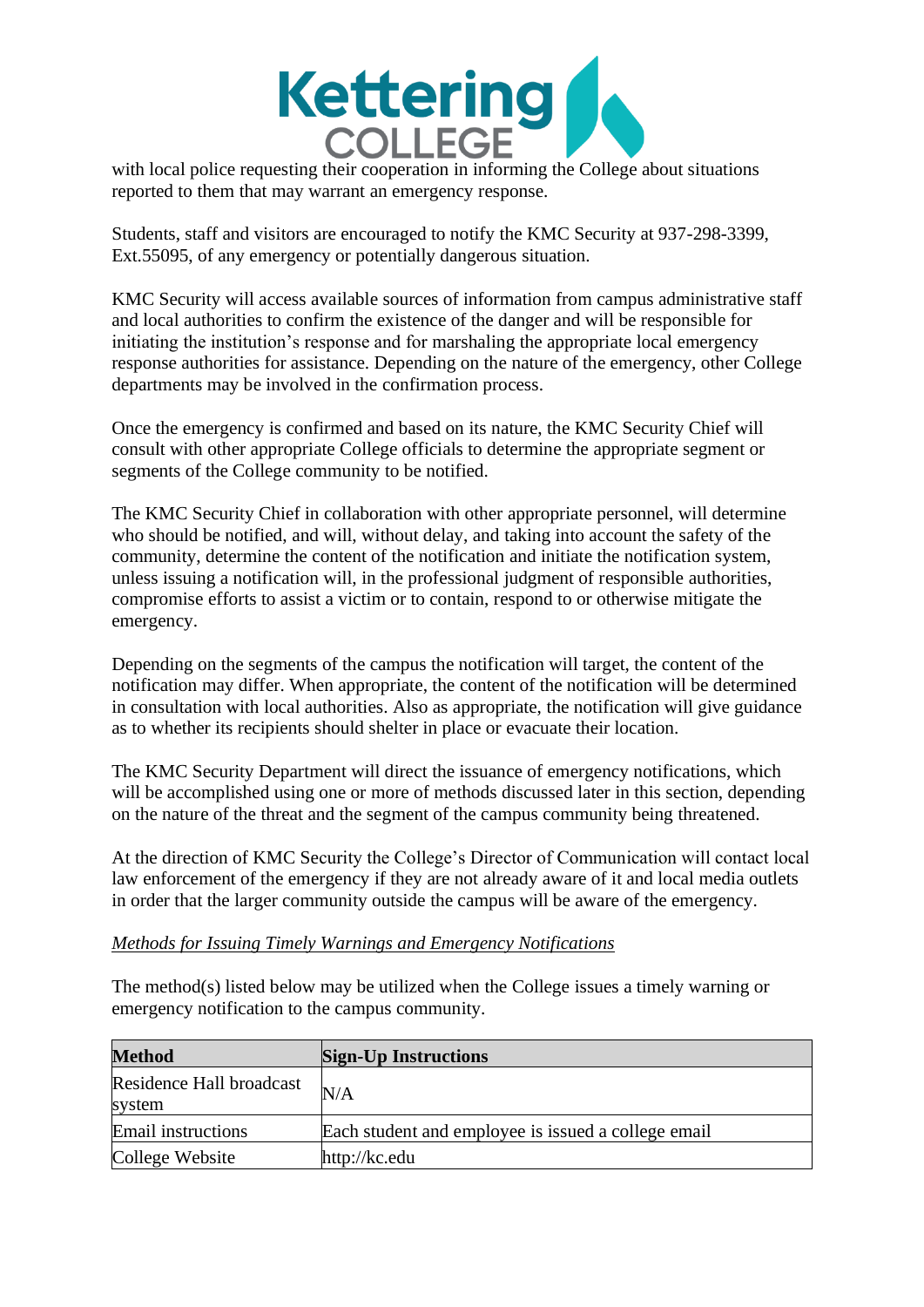

| <b>Method</b>                      | <b>Sign-Up Instructions</b>                                                      |
|------------------------------------|----------------------------------------------------------------------------------|
| Residence Hall broadcast<br>system | N/A                                                                              |
|                                    | Alertus Emergency System Download Alertus app onto smart phone to receive alerts |

#### *Testing & Documentation*

The College tests its emergency response and evacuation procedures at least once a year. The tests may be announced or unannounced. Also, at various times the Emergency Management Team will meet to train and test and evaluate the College's emergency response plan.

The KMC Security Department maintains a record of these tests and training exercises, including a description of them, the dates and times they were held and an indication of whether they were announced or unannounced. In connection with at least one such test, the College will distribute to its students and employees information to remind them of the College's emergency response and evacuation procedures.

### **Missing Student Policy**

If a member of the College community has reason to believe that a student who resides in oncampus housing is missing, that information should be reported immediately to the KMC Security at 937-298-3399, ext. 55095. Anyone receiving a missing student report will immediately notify campus security (or local law enforcement, if necessary) so that an investigation can be initiated.

In addition to registering a general emergency contact, students residing in on-campus housing have the option to identify confidentially an individual to be contacted by the College only in the event the student is determined to be missing for more than 24 hours. If a student has identified such an individual, the College will notify that individual no later than 24 hours after the student is determined to be missing. The option to identify a contact person in the event the person is determined missing is in addition to identifying a general emergency contact person, but they can be the same individual for both purposes. A student's confidential contact information will be accessible only by authorized campus officials and law enforcement in the course of the investigation.

A student who wishes to designate a confidential contact may do so by contacting KMC Security and filling out the appropriate paperwork.

After investigating a missing person report, if it is determined that the student has been missing for 24 hours, the College will notify local police authorities unless it was local law enforcement that made the determination that the student is missing. If the missing student is under the age of 18 and is not emancipated, the College will also notify that student's custodial parent or legal guardian within 24 hours of the determination that the student is missing, in addition to notifying any additional contact person designated by the student.

## **Crime Statistics**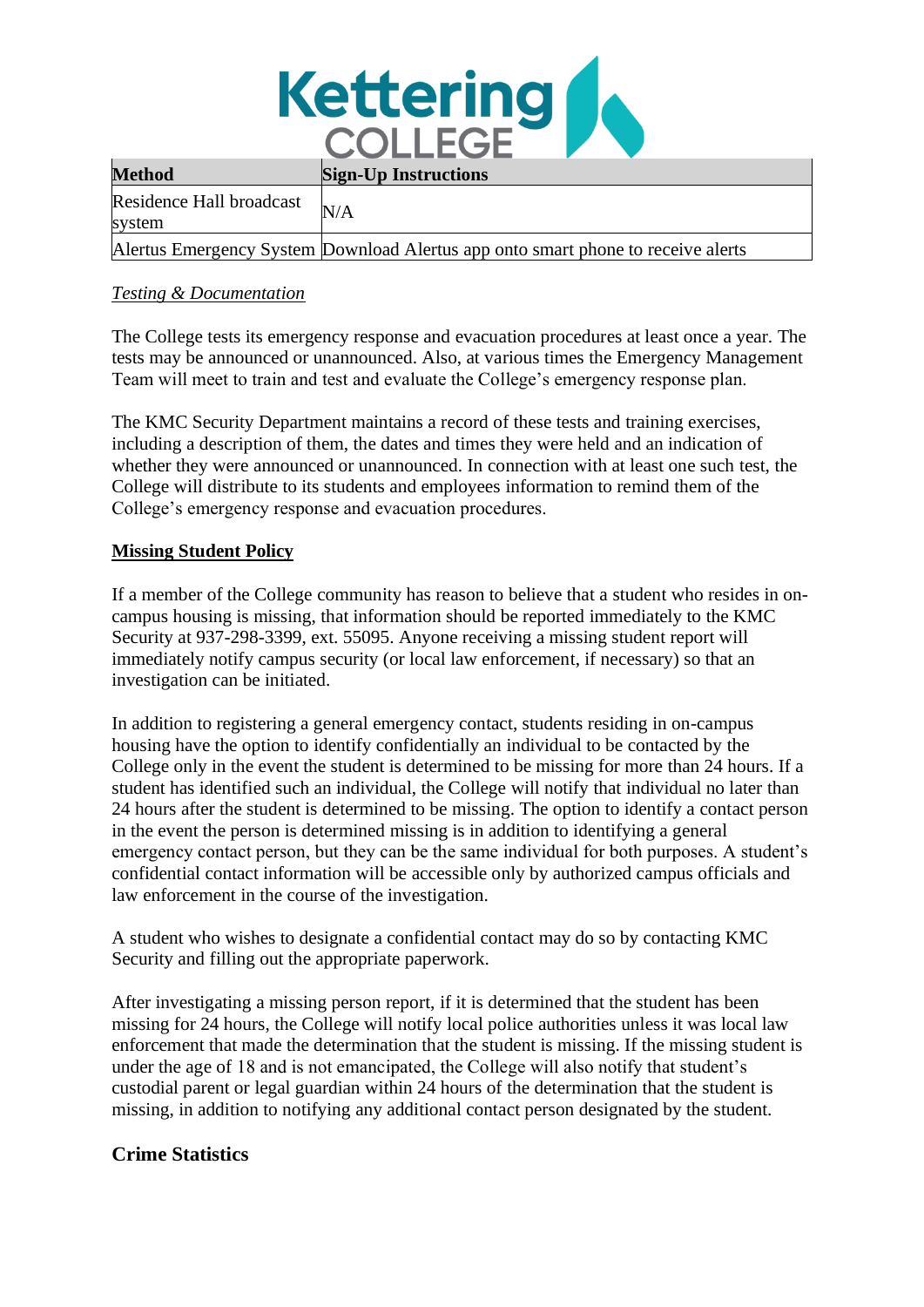

|                                                                       | <b>On Campus</b> |                | <b>On Campus</b><br><b>Housing</b> |                |                | <b>Non Campus</b> |                |                               | <b>Public Property</b> |      |                |          |
|-----------------------------------------------------------------------|------------------|----------------|------------------------------------|----------------|----------------|-------------------|----------------|-------------------------------|------------------------|------|----------------|----------|
| <b>Crime</b>                                                          | 2020             | 2019           |                                    |                |                |                   |                | 2018 2020 2019 2018 2020 2019 | 2018                   | 2020 | 2019           | 201<br>8 |
| Murder/Non-                                                           |                  |                |                                    |                |                |                   |                |                               |                        |      |                |          |
| Negligent                                                             | 0                | 0              | 0                                  | 0              | $\overline{0}$ | $\overline{0}$    | $\overline{0}$ | 0                             | O                      | 0    | 0              | 0        |
| Manslaughter                                                          |                  |                |                                    |                |                |                   |                |                               |                        |      |                |          |
| Manslaughter by<br>Negligence                                         | 0                | 0              | 0                                  | 0              | $\overline{0}$ | $\overline{0}$    | 0              | $\overline{0}$                | 0                      | 0    | $\overline{0}$ | 0        |
| Rape                                                                  | 0                | 0              | 0                                  | 0              | $\overline{0}$ | 0                 |                | $\overline{0}$                | 0                      | 0    |                | 0        |
| Fondling                                                              | 0                | $\overline{2}$ | $\overline{0}$                     | $\overline{0}$ | 0              | $\pmb{0}$         | $\overline{2}$ |                               | $\overline{0}$         | 0    | $\overline{0}$ | 0        |
| <b>Statutory Rape</b>                                                 | $\overline{0}$   | $\overline{0}$ | $\overline{0}$                     | $\overline{0}$ | 0              | $\overline{0}$    | $\overline{0}$ | $\overline{0}$                | $\overline{0}$         | 0    | $\overline{0}$ | 0        |
| Incest                                                                | 0                | $\overline{0}$ | $\overline{0}$                     | 0              | O)             | 0                 | $\overline{0}$ | $\overline{0}$                | 0                      | 0    | $\overline{0}$ | 0        |
| <b>Aggravated Assault</b>                                             | $\overline{0}$   | $\overline{6}$ | $\overline{0}$                     | $\overline{0}$ | 0              | $\overline{0}$    | 10             | 5                             | $\overline{0}$         | 0    | $\overline{0}$ | 0        |
| <b>Burglary</b>                                                       | $\overline{0}$   | $\overline{0}$ | $\overline{0}$                     | $\overline{0}$ | $\overline{0}$ | $\overline{0}$    | $\overline{c}$ | $\overline{0}$                | $\overline{0}$         | 0    | $\overline{0}$ | 0        |
| Robbery                                                               | 0                | 0              | $\overline{0}$                     | 0              | 0              | 0                 | 4              | $\overline{0}$                | 0                      | 0    |                | 0        |
| Motor Vehicle Theft                                                   | 0                |                | 0                                  | 0              | $\overline{0}$ | $\overline{0}$    | 5              | $\overline{0}$                | $\overline{0}$         | 0    | $\overline{0}$ | 0        |
| Arson                                                                 | 0                | $\overline{0}$ | $\overline{0}$                     | 0              | 0              | $\overline{0}$    | 1              | $\overline{0}$                | $\overline{0}$         | 0    | $\overline{0}$ | 0        |
| Arrest - Liquor Law<br>Violation                                      | 0                |                | O                                  | 0              | $\theta$       | 0                 | $\overline{0}$ | 1                             | 0                      | 0    | 8              | 0        |
| <b>Arrest - Drug Abuse</b><br>Violation                               | $\overline{0}$   | 14             | 0                                  | 0              | $\overline{0}$ | 0                 | 9              | 40                            | 0                      | 0    | 19             | 0        |
| Arrest - Weapon<br>Violation                                          |                  | 0              | 0                                  | 0              | $\overline{0}$ | $\overline{0}$    | 0              | 0                             | 0                      | 0    | $\overline{0}$ | 0        |
| Disciplinary Referral $-$ <sub>0</sub><br><b>Liquor Law Violation</b> |                  | 0              | 0                                  | 0              | $\overline{0}$ | 0                 | 0              | $\overline{0}$                | 0                      | 0    | $\overline{0}$ | 0        |
| Disciplinary Referral - $\big _0$<br>Drug Abuse Violation             |                  | 0              | 0                                  | 0              | $\overline{0}$ | $\overline{0}$    | 0              | $\overline{0}$                | 0                      | 0    | 0              | 0        |
| Disciplinary Referral -<br><b>Weapon Violation</b>                    |                  | 0              | 0                                  | 0              | $\overline{0}$ | $\overline{0}$    | 0              | 0                             | 0                      | 0    | $\overline{0}$ | 0        |
| Domestic Violence                                                     | $\overline{0}$   | $\overline{0}$ | $\overline{0}$                     | $\overline{0}$ | 0              | 0                 | 0              | $\overline{0}$                | $\overline{0}$         | 0    | $\overline{0}$ | 0        |
| <b>Dating Violence</b>                                                | 0                | 0              | 0                                  | 0              | $\overline{0}$ | $\overline{0}$    | $\overline{0}$ | $\overline{0}$                | $\overline{0}$         | 0    | $\overline{0}$ | 0        |
| Stalking                                                              | $\overline{0}$   | 0              | O)                                 | $\overline{0}$ | $\overline{0}$ | $\overline{0}$    | $\overline{0}$ | 1                             | $\overline{0}$         | 0    | $\overline{0}$ | 0        |

#### **Hate crimes:**

2020: No hate crimes reported. 2019: No hate crimes reported. 2018: No hate crimes reported.

#### **Crimes unfounded by the College:**

2020: 0 unfounded crimes. 2019: 0 unfounded crimes. 2018: 0 unfounded crimes.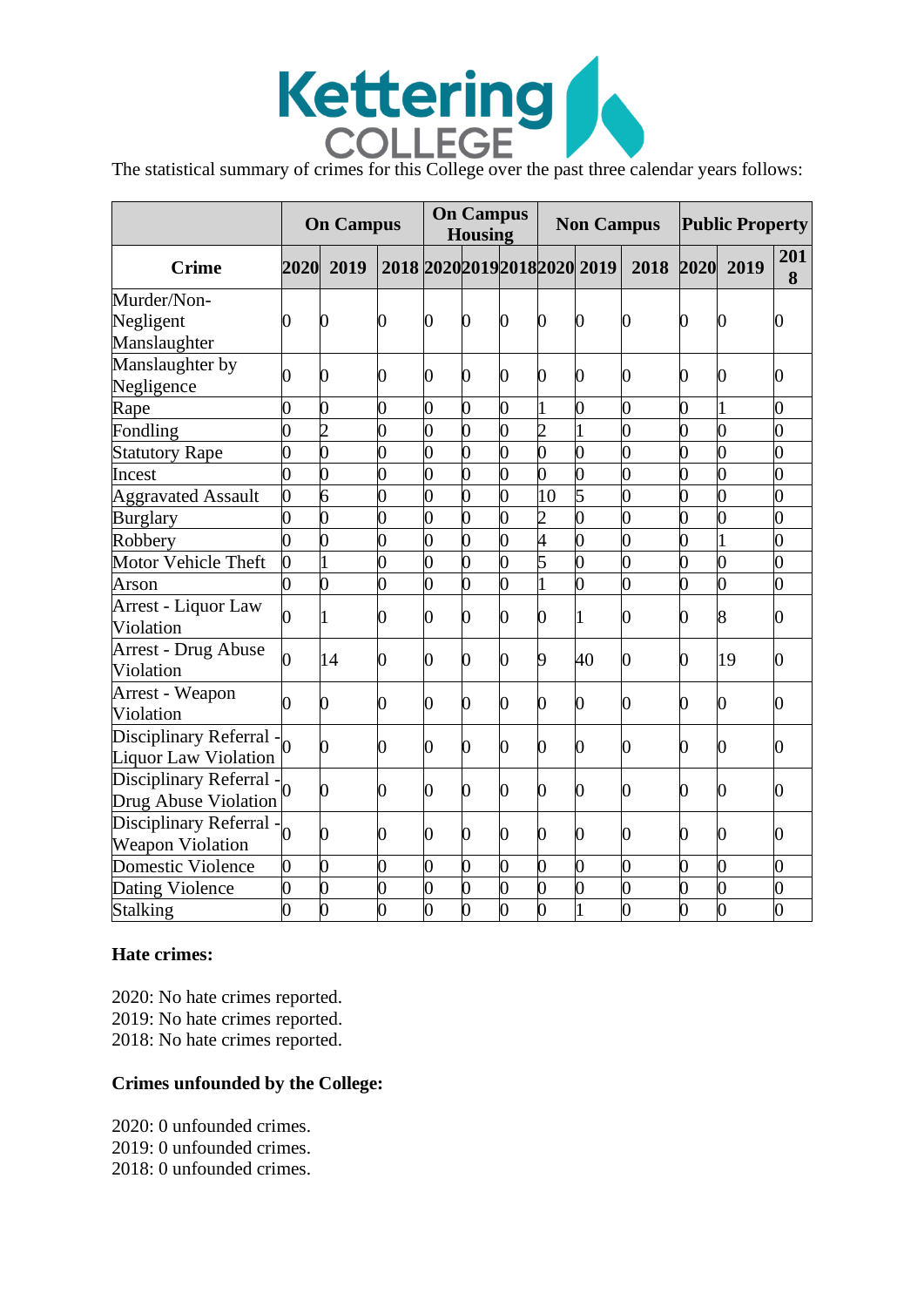

2020: 0 unfounded crimes. 2019: 0 unfounded crimes. 2018: 0 unfounded crimes.

#### **Data from law enforcement agencies:**

- The University was provided with some crime data from law enforcement agencies for which it cannot be determined whether any of the statistics apply to or include the College's Clery Geography.
- Certain law enforcement agencies did not comply with the College's request for crime statistics.

#### **Annual Fire Safety Report**

#### **Housing Facilities and Fire Safety Systems**

The College maintains on-campus housing for its students. Below is a description of fire safety systems and the number of fire drills conducted during the previous calendar year.

Campus: Kettering College, 3737 Southern Blvd, Kettering, OH 45429-1299

| <b>Facility</b>                                                                        | <b>Fire Alarm</b><br><b>Monitorin</b><br>g Done on<br><b>Site</b> | <b>Partial</b> | <b>Full</b><br><b>Sprinkle Sprinkle</b><br>r System r System | <b>Smoke</b><br><b>Detectio</b><br>$\mathbf n$ | <b>Fire</b><br><b>Extinguishe</b><br>r Devices | <b>Evacuatio</b><br>n Plans $\&$<br><b>Placards</b> | <b>Number</b><br>of<br>evacuatio<br>$n$ (fire)<br>drills in<br>previous<br>calendar<br>year |
|----------------------------------------------------------------------------------------|-------------------------------------------------------------------|----------------|--------------------------------------------------------------|------------------------------------------------|------------------------------------------------|-----------------------------------------------------|---------------------------------------------------------------------------------------------|
| Residence<br>Hall, 3737<br>Southern<br><b>Boulevard</b><br>, Kettering<br>OH,<br>45429 | X                                                                 |                | X                                                            | X                                              | X                                              | X                                                   | 3                                                                                           |

**Policies on Portable Appliances, Smoking and Open Flames**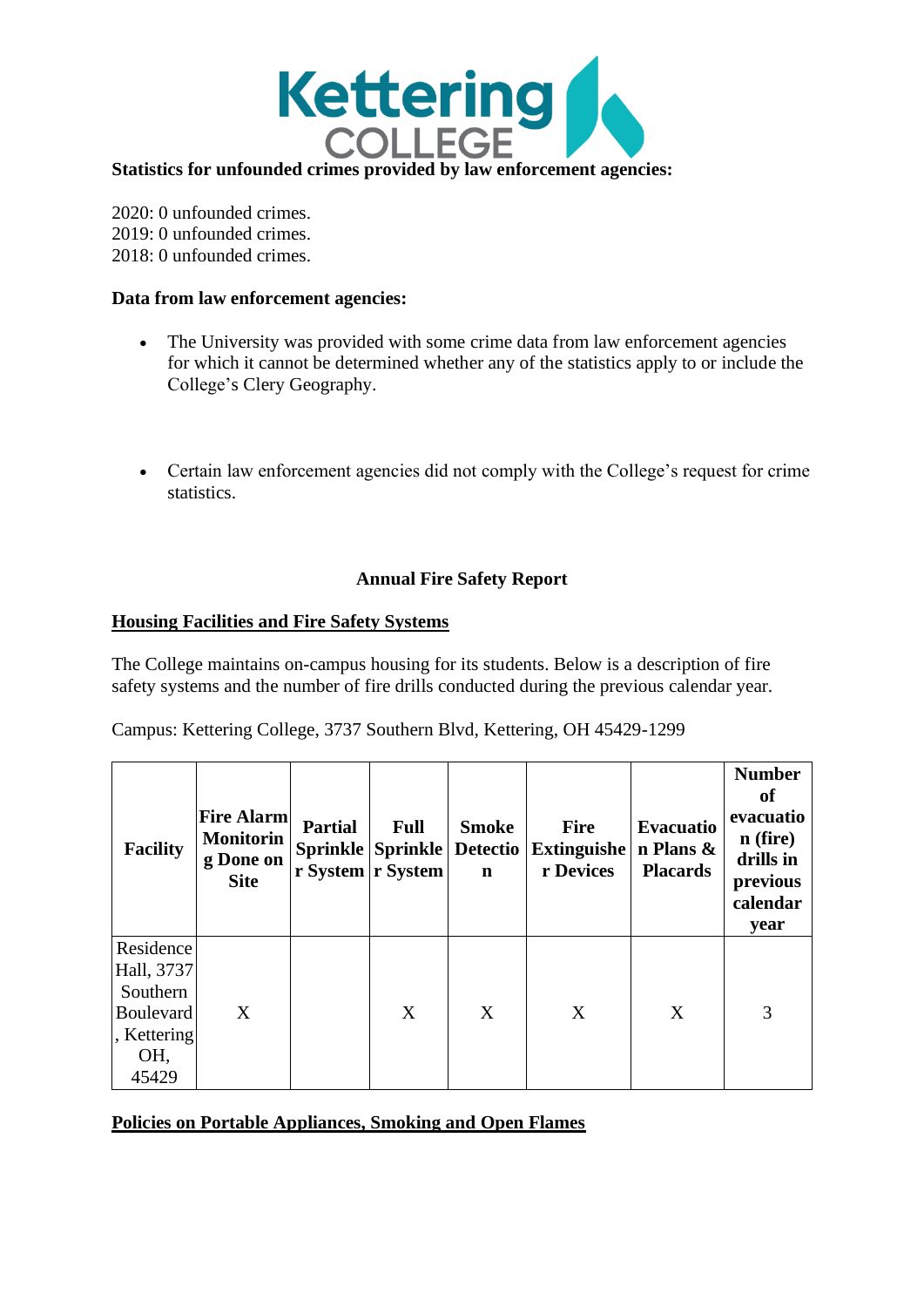

The use of open flames, such as candles, and the burning of such things as incense, and smoking are prohibited in campus housing. Only surge-protected extension cords are permitted. Toasters and microwaves are provided in the kitchen areas for residence use. All other cooking devices are prohibited in the Residence Hall rooms. Also, tampering with fire safety systems is prohibited and any such tampering may lead to appropriate disciplinary action.

The College reserves the right to make periodic inspections of campus housing to ensure fire safety systems are operational and that the policy on prohibited items is being complied with. Prohibited items, if found, will be confiscated and donated or discarded without reimbursement.

### **Fire Evacuation Procedures**

In the event of a fire, the College expects that all campus community members will evacuate by the nearest exit, closing doors and activating the fire alarm system (if one is nearby) as they leave. If circumstances permit at the time of the alarm, additional instructions will be given regarding where students and/or staff are to relocate.

#### **Fire Education and Training Programs**

Fire safety education programs for all residents of on-campus student housing and all employees with responsibilities related to that housing are held at the beginning of each semester. Their purpose is to: familiarize everyone with the fire safety system in each facility, train them on procedures to follow if there is a fire and inform them of the College's fire safety policies. Information distributed includes maps of each facility's evacuation route and any fire alarms and fire suppression equipment available in the facility. Attendees are advised that participation in fire drills is mandatory and any student with a disability is given the option of having a "buddy" assigned to assist him or her.

## **Reporting Fires**

The College is required to disclose each year statistical data on all fires that occurred in oncampus student housing. When a fire alarm is pulled and/or the fire department responds to a fire, these incidents are captured. If you encounter a fire that presents an emergency situation, ensure your own safety and then please call 911.

There may also be instances when a fire is extinguished quickly and an alarm is not pulled or a response by the fire department was not necessary. It is important that these incidents be recorded as well. Therefore, if you are aware of such a fire, see evidence of one or hear about one, you should contact the KMC Security Department at 937-298-3399, Ext.55095. When providing notification of a fire, give as much information as possible about the location, date, time and cause of the fire.

#### **Plans for Future Improvements**

The College periodically reviews its fire safety protections and procedures. At this time, it has no plans for future improvements.